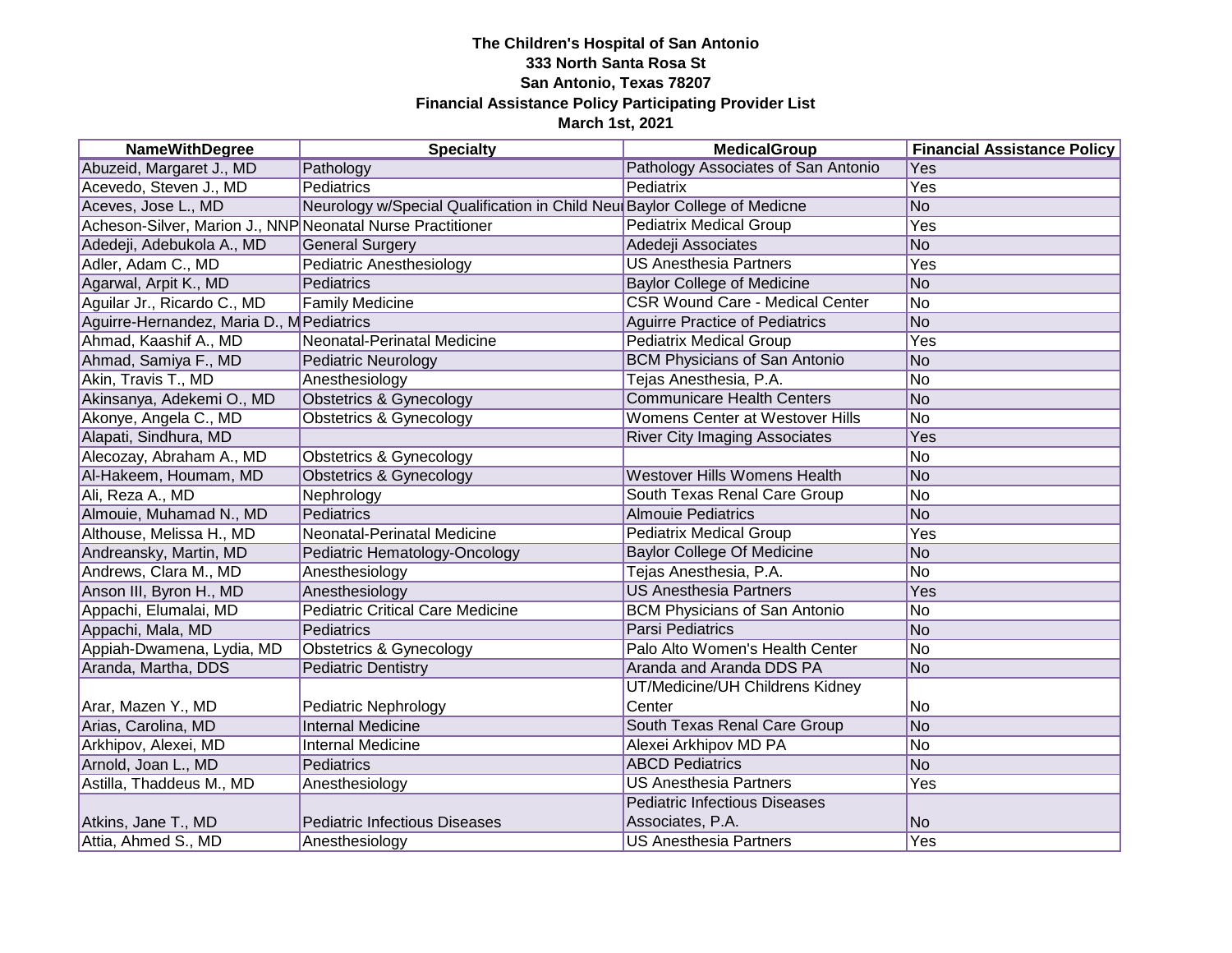| Aune, Christine N., MD                                    | Pediatrics                            | <b>Pediatrix Medical Group</b>           | Yes       |
|-----------------------------------------------------------|---------------------------------------|------------------------------------------|-----------|
| Awagu, Sylvester C., DMD                                  | Pediatric Dentistry                   | <b>Windcrest Pediatric Dentistry</b>     | No        |
| Ayala, Joanna C., DMD                                     | Dentistry                             | <b>Sunshine Pediatric Dentistry</b>      | No        |
| Backenstose, Suzanne N., NNF Neonatal Nurse Practitioner  |                                       | <b>Pediatrix Medical Group</b>           | Yes       |
| Baden, Eric Y., MD                                        | <b>Emergency Medicine</b>             | Victoria Emergency Associates            | Yes       |
| Balakumar, Niveditha, MD                                  | Pediatrics                            | <b>BCM Physician of San Antonio</b>      | No        |
|                                                           |                                       | <b>Pediatrix Medical Group-SA</b>        |           |
| Baldizon, Eugenia, PNP                                    | <b>Pediatric Nurse Practitioner</b>   | Developmental                            | Yes       |
| Baldwin, Kelli, MD                                        | Pediatrics                            | <b>Communicare Health Center</b>         | No        |
|                                                           |                                       | <b>CHRISTUS Santa Rosa Family Health</b> |           |
| Ballesteros, Maria D., MD                                 | <b>Family Medicine</b>                | Center                                   | No        |
| Bank, David E., MD                                        | Pediatrics                            | Victoria Emergency Associates            | Yes       |
| Banner, Jenna N., MD                                      | Obstetrics & Gynecology               | Alamo Womens OB/GYN                      | <b>No</b> |
| Barnett, Michael A., MD                                   | Cardiovascular Disease                | Patriot Heart & Vascular                 | No        |
| Basaldu-Prado, Isabel M., MD                              | Neonatal-Perinatal Medicine           | <b>Pediatrix Medical Group</b>           | Yes       |
| Basey, Mary S., MD                                        | Pediatrics                            | <b>ABCD Pediatrics</b>                   | No        |
| Baskin, Stephanie M., MD                                  | <b>Medical Genetics</b>               |                                          | No        |
|                                                           |                                       | CentroMed Noemi Galvan Eling Medical     |           |
| Bassali, Joanne B., MD                                    | Pediatrics                            | Clinic                                   | No        |
|                                                           |                                       | <b>CHRISTUS Santa Rosa Family Health</b> |           |
| Bassiri, Troy, MD                                         | <b>Family Medicine</b>                | Center                                   | No        |
| Bates III, John C., MD                                    | Anesthesiology                        | <b>US Anesthesia Partners</b>            | Yes       |
|                                                           |                                       | Children's Hospital of San Antonio /     |           |
| Bates, Brian A., MD                                       | <b>Pediatric Emergency Medicine</b>   | <b>BCM</b>                               | No        |
| Batista, Edwin A., PNP                                    | <b>Psychiatric Nurse Practitioner</b> | <b>Baylor College of Medicine</b>        | No        |
| Batra, Dev, MD                                            | Radiology                             | <b>River City Imaging Associates</b>     | Yes       |
| Battista, Michael A., MD                                  | Neonatal-Perinatal Medicine           | <b>Pediatrix Medical Group</b>           | Yes       |
| Battistelli, Jacqueline D., MD                            | <b>Obstetrics &amp; Gynecology</b>    | <b>Baylor College of Medicine</b>        | No        |
| Bauer, Miriam C., MD                                      | Pediatrics                            | Christus Pediatric Physician Group       | No        |
| Bauman Jr., Wendall C., MD                                | Ophthalmology                         | <b>Retinal Associates of South Texas</b> | No        |
| Baumgartner, Timothy S., MD                               | Urology                               | <b>Wilford Hall Medical Center</b>       | No        |
| Baumholtz, Michael A., MD                                 | <b>Plastic Surgery</b>                | <b>Baumholtz Plastic Surgery</b>         | No        |
| Bautista-Hernandez, Victor, ML Thoracic & Cardiac Surgery |                                       | <b>Baylor College of Medicine</b>        | No        |
| Bazan, Fernando, MD                                       | Radiology                             | <b>River City Imaging Associates</b>     | Yes       |
| Beatty, Carrie S., MD                                     | Pediatrics                            | Christus Pediatric Physician Group       | No        |
| Becker, Emily M., MD                                      | Dermatology                           | <b>UTHSCSA</b>                           | No        |
| Belcher, Barbara P., MD                                   | Pediatrics                            | <b>Child Care Associates</b>             | No        |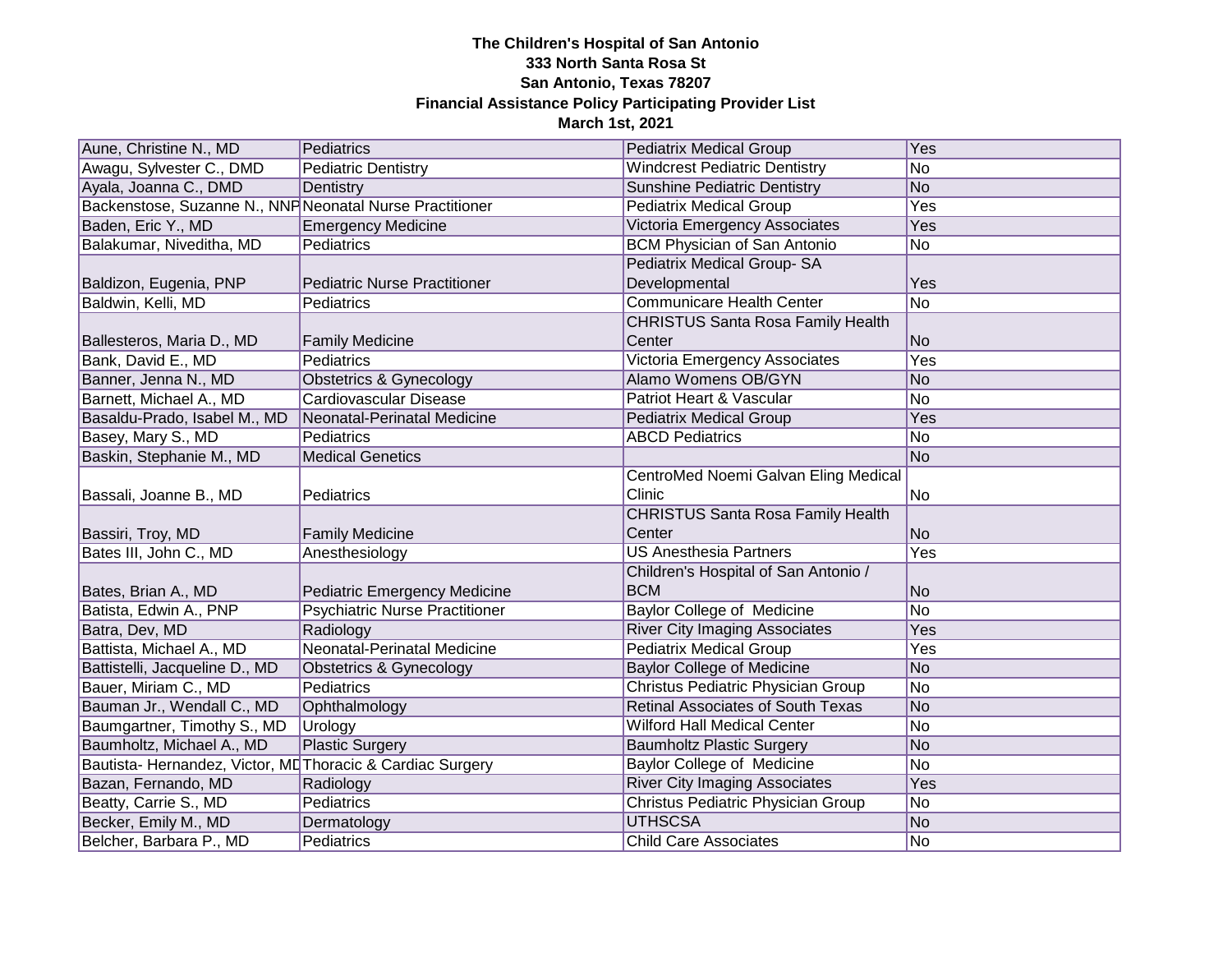| Belitsos, Theodore G., MD      | Anesthesiology                                 | Tejas Anesthesia, P.A.                 | No             |
|--------------------------------|------------------------------------------------|----------------------------------------|----------------|
| Benavides, Philip J., MD       | Anesthesiology                                 | <b>US Anesthesia Partners</b>          | Yes            |
| Benedikt, Amy C., MD           | Anesthesiology                                 | Tejas Anesthesia, P.A.                 | <b>No</b>      |
| Bennett, Penny C., NNP         | <b>Neonatal Nurse Practitioner</b>             | <b>Pediatrix Medical Group</b>         | Yes            |
| Bennion, Kristopher K., DMD    | <b>Pediatric Dentistry</b>                     | <b>Children's Dental Ark</b>           | <b>No</b>      |
| Berardo, Melora D., MD         | Anatomic & Clinical Pathology                  | Pathology Associates of SA             | Yes            |
| Berman, Paul M., MD            | Pediatrics                                     |                                        | <b>No</b>      |
| Bermejillo-Vasquez, Krista, PA | <b>Physician Assistant</b>                     | Victoria Emergency Associates          | Yes            |
| Betancourt, Eve M., MD         | Anatomic & Clinical Pathology                  | Pathology Associates of San Antonio    | Yes            |
|                                |                                                | <b>CHRISTUS Santa Rosa Med Grp</b>     |                |
| Betancur, Veronica S., MD      | <b>Family Medicine</b>                         | Family Medicine - Med Ctr              | No             |
| Bhalala, Reena, MD             | <b>Obstetrics &amp; Gynecology</b>             | CentroMed                              | <b>No</b>      |
| Bhalala, Utpal S., MD          | <b>Pediatric Critical Care Medicine</b>        | <b>Baylor College of Medicine</b>      | <b>No</b>      |
| Bhatia, Neera, MD              | <b>Obstetrics &amp; Gynecology</b>             |                                        | No             |
| Biela, Timothy A., MD          | Neonatal-Perinatal Medicine                    | <b>Pediatrix Medical Group</b>         | Yes            |
| Blackstock, Briana, NNP        | <b>Neonatal Nurse Practitioner</b>             |                                        | N <sub>o</sub> |
| Blume, Carlen P., DDS          | <b>Pediatric Dentistry</b>                     |                                        | No             |
|                                |                                                | Neurosurgical Associates of San        |                |
| Bogaev, Christopher A., MD     | Neurological Surgery                           | Antonio                                | <b>No</b>      |
| Bonilla, Jorge A., MD          | Anesthesiology                                 | <b>US Anesthesia Partners</b>          | Yes            |
| Bonilla, Juan A., MD           | Pediatric Otolaryngology                       | Pedi ENT of South Texas                | N <sub>o</sub> |
| Borgman, Kristie Y., MD        | Pediatric Cardiology                           | <b>Pediatrix Cardiology Associates</b> | No             |
| Borowiec, Heather A., PNP      | <b>Pediatric Nurse Practitioner</b>            | <b>Baylor College of Medicine</b>      | No             |
| Boston, Mark E., MD            | Pediatric Otolaryngology                       | <b>BCM Physicians of San Antonio</b>   | <b>No</b>      |
| Botello, Sara M., NNP          | <b>Neonatal Nurse Practitioner</b>             | <b>Pediatrix Medical Group</b>         | Yes            |
| Bowe, Sarah N., MD             | Otolaryngology - Head & Neck Surgery           | <b>Baylor College of Medicine</b>      | No             |
| Bradley, Sandra K., NNP        | <b>Neonatal Nurse Practitioner</b>             | <b>Pediatrix Medical Group</b>         | Yes            |
| Brandon, Heather B., MD        | Pediatrics                                     | <b>PediDocs PLLC</b>                   | No             |
| Brandt, Katherine M., MD       | Neonatal-Perinatal Medicine                    | <b>Pediatrix Medical Group</b>         | Yes            |
| Bregman, Brandon, MD           | Anesthesiology                                 | <b>US Anesthesia Partners</b>          | Yes            |
| Brenner, John R., DO           | Anesthesiology                                 | <b>US Anesthesia Partners</b>          | Yes            |
| Bricco, Diane D., MD           | Vascular & Interventional Radiology (Archived) |                                        | <b>No</b>      |
| Brietzke, Alessandra, NNP      | Neonatal Nurse Practitioner                    | <b>Pediatrix Medical Group</b>         | Yes            |
| Briggs, Jeffrey D., DO         | Psychiatry                                     | Asana Integrated Medical Group         | No             |
| Brostrom, Lisa D., MD          | <b>Plastic Surgery</b>                         | <b>Brooke Army Medical Center</b>      | No             |
| Broumand, Varshasb, MD         | Nephrology                                     |                                        | No             |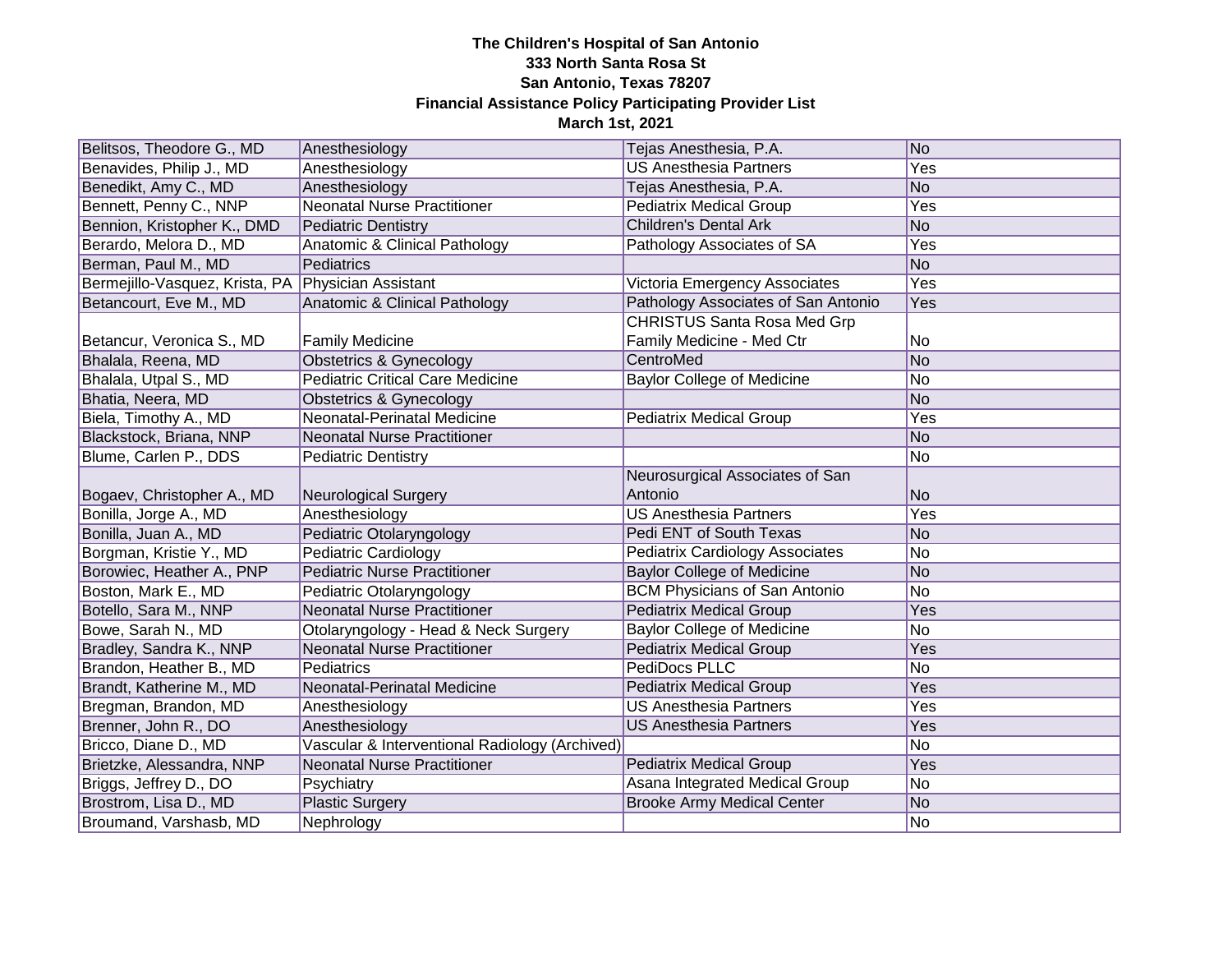|                                         |                                         | San Antonio Head And Neck Surgical       |            |
|-----------------------------------------|-----------------------------------------|------------------------------------------|------------|
| Brown, Patrick N., MD                   | Otolaryngology                          | Associates                               | <b>No</b>  |
|                                         |                                         | <b>Texas Dermatology and Laser</b>       |            |
| Browning, John C., MD                   | Pediatrics                              | <b>Specialists PLLC</b>                  | No         |
| Buckmiller, Lisa, MD                    | Otolaryngology                          | Center for Children & Families           | <b>No</b>  |
| Bugna, Jennifer A., MD                  | Pediatrics                              |                                          | <b>No</b>  |
| Burgos, Alejandro D., MD                | Anesthesiology                          | <b>US Anesthesia Partners</b>            | Yes        |
| Burkhalter, Amanda, PNP                 | Pediatric Nurse Practitioner Acute Care | <b>Baylor College of Medicine</b>        | No         |
|                                         |                                         |                                          |            |
| Bush, David M., MD                      | Pediatric Cardiology                    | Pediatric Cardiology Associates of S.A.  | <b>No</b>  |
| Bush, Tamika C., DO                     | Pediatrics                              | Victoria Emergency Associates            | Yes        |
| Butt, Qasim A., MD                      | Nephrology                              | South Texas Renal Care Group             | <b>No</b>  |
| Byrne, Elizabeth A., MD                 | Pediatrics                              |                                          | No         |
| Byrne, John J., MD                      | <b>Obstetrics &amp; Gynecology</b>      | <b>Baylor College</b>                    | <b>No</b>  |
| Caimol, Maria Sherry A., MD             | <b>Pediatric Nephrology</b>             | <b>Kidney and Wellness Center</b>        | No         |
| Cajas, George W., MD                    | <b>Obstetrics &amp; Gynecology</b>      | <b>Womens Center at Westover Hills</b>   | <b>No</b>  |
|                                         |                                         | Children's Hospital of San Antonio /     |            |
| Callanan, Deborah L., MD                | <b>Pediatric Emergency Medicine</b>     | <b>BCM</b>                               | No         |
|                                         |                                         | Children's Hospital of San Antonio /     |            |
| Camacho, Maria T., MD                   | <b>Pediatric Critical Care Medicine</b> | <b>BCM</b>                               | <b>No</b>  |
| Campos, Heather, PA                     | <b>Physician Assistant</b>              | <b>Baylor College of Medicine</b>        | <b>No</b>  |
|                                         |                                         | <b>CSR Family Medicine Residency</b>     |            |
| Campos, Rebecca L., MD                  | <b>Family Medicine</b>                  | Program                                  | <b>No</b>  |
| Cano, Oscar, MD                         | Radiology                               | <b>River City Imaging Associates</b>     | Yes        |
| Cantu, Marissa S., MD                   | Pediatrics                              |                                          | <b>No</b>  |
|                                         |                                         | Children's Hospital of San Antonio /     |            |
| Carlin, Vivian V., MD                   | Pediatric Emergency Medicine            | <b>BCM</b>                               | No         |
| Carney, Jennifer E., NNP                | <b>Neonatal Nurse Practitioner</b>      | <b>Pediatrix Medical Group</b>           | <b>Yes</b> |
| Carroll, Craig G., DO                   | Neurology                               | Rocky Mountain Neurodiagnostic           | No         |
| Case Jr., Christopher L., MD            | Pediatrics                              | <b>Baylor College of Medicine</b>        | <b>No</b>  |
| Castagnini, Luis A., MD                 | <b>Pediatric Infectious Diseases</b>    | <b>Baylor College Of Medicine</b>        | No         |
|                                         |                                         | The Children's Hospital of San Antonio - |            |
| Castano de Zamacona, Marcela Pediatrics |                                         | <b>Primary Care</b>                      | <b>No</b>  |
| Castillo, Javier, MD                    | Maternal-Fetal Medicine                 | <b>Pediatrix Medical Group</b>           | Yes        |
| Castro, David M., MD                    | Pediatrics                              | Caring for Kids Pediatrics, PA           | <b>No</b>  |
| Castro, Olivia I., MD                   | Pediatrics                              | Through the Years Pediatrics             | <b>No</b>  |
| Catland, Deborah K., NNP                | <b>Neonatal Nurse Practitioner</b>      | <b>Pediatrix Medical Group</b>           | Yes        |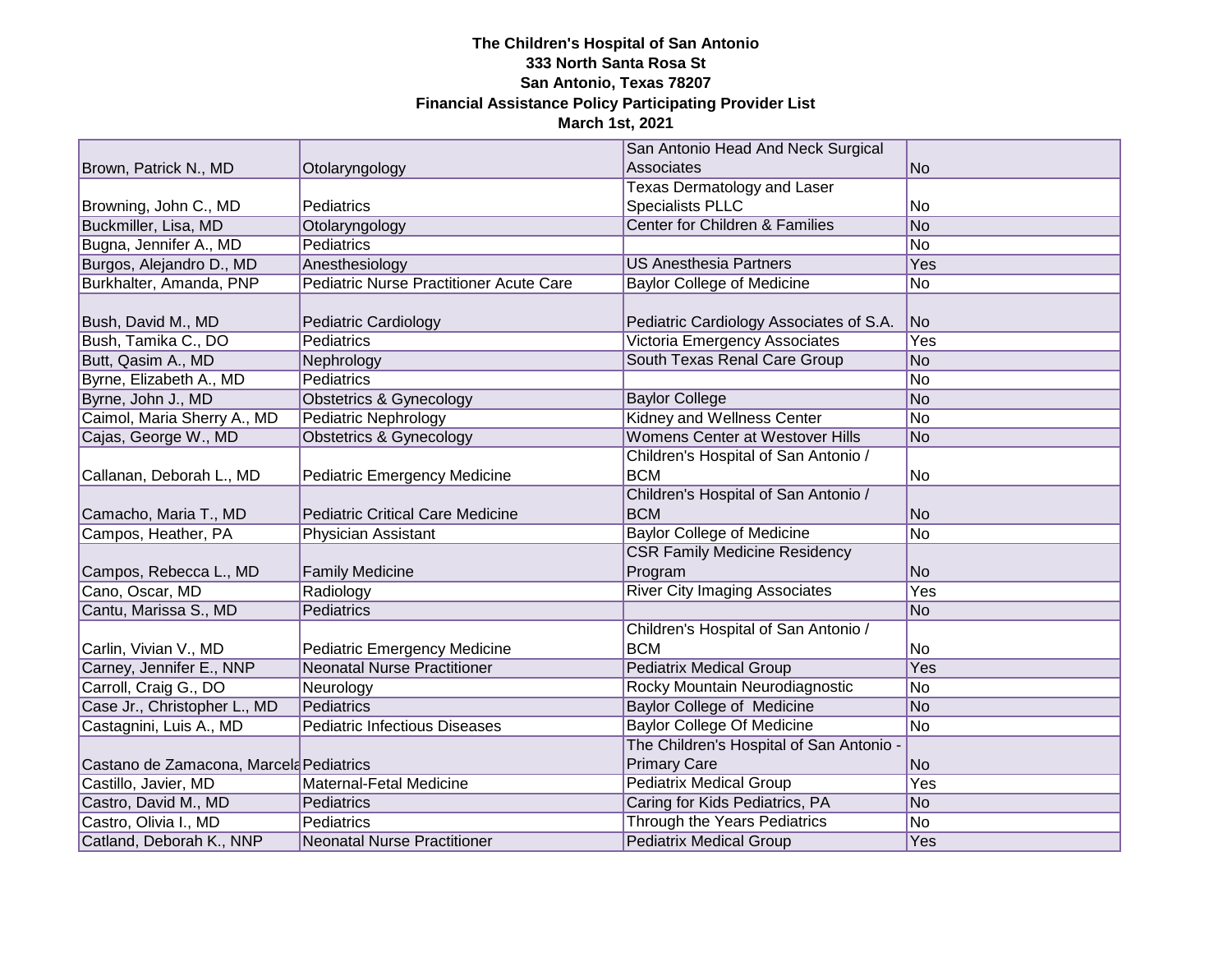| Cecava, Nathan D., MD                              | Diagnostic Radiology                    | <b>River City Imaging Associates</b>        | Yes            |
|----------------------------------------------------|-----------------------------------------|---------------------------------------------|----------------|
| Cedillo-Couvert, Esteban A., MI Nephrology         |                                         | South Texas Renal Care Group                | No             |
| Cerda, Oscar J., MD                                | <b>Family Medicine</b>                  |                                             | No             |
| Cervantes Mendez, Maria J., DI Pediatric Dentistry |                                         | <b>UTHSC at San Antonio</b>                 | No             |
| Challapalli, Vishnu Prasad, MD Psychiatry          |                                         | Asana Integrated Medicla Group              | No             |
| Chang, Kuang-Yu M., MD                             | Anesthesiology                          |                                             | Yes            |
| Cheek, Nadia L., MD                                | Pediatric Hematology-Oncology           | <b>Baylor College of Medicine</b>           | No             |
|                                                    |                                         | <b>Real Time Neuromonitoring Associates</b> |                |
| Chen, Jonathan, MD                                 | Neurology                               | of California, PC                           | No             |
| Chen, Ping-Sun K., MD                              | Radiology                               | <b>River City Imaging Associates</b>        | Yes            |
| Cheng, Jason A., MD                                | Radiology                               | <b>River City Imaging Associates</b>        | Yes            |
| Chincanchan, Carol A., MD                          | Pediatrics                              | Communicare                                 | No             |
| Christal, Jeffrey L., MD                           | Anatomic & Clinical Pathology           | Pathology Associates of San Antonio         | Yes            |
|                                                    |                                         | River City Cardiovascular of San            |                |
| Christopherson, Chad R., MD                        | Cardiovascular Disease                  | Antonio PLLC                                | Yes            |
| Chuang, Richard S., MD                             | <b>Emergency Medicine</b>               | Victoria Emergency Associates               | Yes            |
| Church-Hajduk, Robin, MD                           | Anesthesiology                          | Tejas Anesthesia, P.A.                      | No             |
| Cigarroa, Francisco G., MD                         | <b>General Surgery</b>                  | University Hospital/ Transplant Center      | N <sub>o</sub> |
| Clanton, David B., MD                              | Anesthesiology                          | <b>US Anesthesia Partners</b>               | Yes            |
| Clarke, Patricia, PNP                              | <b>Pediatric Nurse Practitioner</b>     | <b>BCM Physicians of San Antonio</b>        | No             |
| Clary, Cody W., MD                                 | Pediatrics                              | <b>Baylor College of Medicine</b>           | No             |
| Clayton, Sara M., MD                               | Diagnostic Radiology                    | <b>River City Imaging Associates</b>        | Yes            |
|                                                    |                                         |                                             |                |
| Cleland, Timothy P., MD                            | Ophthalmology                           | Retina Associates of South Texas, PA        | No             |
| Clifton, J. C., MD                                 | Anesthesiology                          | <b>US Anesthesia Partners</b>               | Yes            |
| Coates, Cassie L., PNP                             | <b>Pediatric Nurse Practitioner</b>     | <b>BCM Physicians of San Antonio</b>        | No             |
|                                                    |                                         | San Antonio Pediatric Surgery               |                |
| Cofer, Barry R., MD                                | Pediatric Surgery                       | Associates                                  | No             |
| Cole, Joe L., MD                                   | Rheumatology                            | <b>Adult &amp; Pediatric Rheumatology</b>   | No             |
|                                                    |                                         | <b>CSR Family Medicine Residency</b>        |                |
| Collins, Claudia E., MD                            | <b>Family Medicine</b>                  | Program                                     | No             |
| Condon, Sabrina, PNP                               | Acute Care Pediatric Nurse Practitioner | <b>Baylor College of Medicine</b>           | No             |
| Coston, Amber D., PA                               | Physician Assistant                     | <b>Pediatrix Medical Group</b>              | Yes            |
| Creedon, Douglas J., MD                            | <b>Obstetrics &amp; Gynecology</b>      | <b>Baylor College of Medicine</b>           | No             |
| Crews, Jonathan, MD                                | <b>Pediatric Infectious Diseases</b>    | <b>BCM Physicians of San Antonio</b>        | No             |
|                                                    |                                         | <b>CHRISTUS Santa Rosa Family Health</b>    |                |
| Criscuolo-Higgins, Christine D., Family Medicine   |                                         | Center                                      | No             |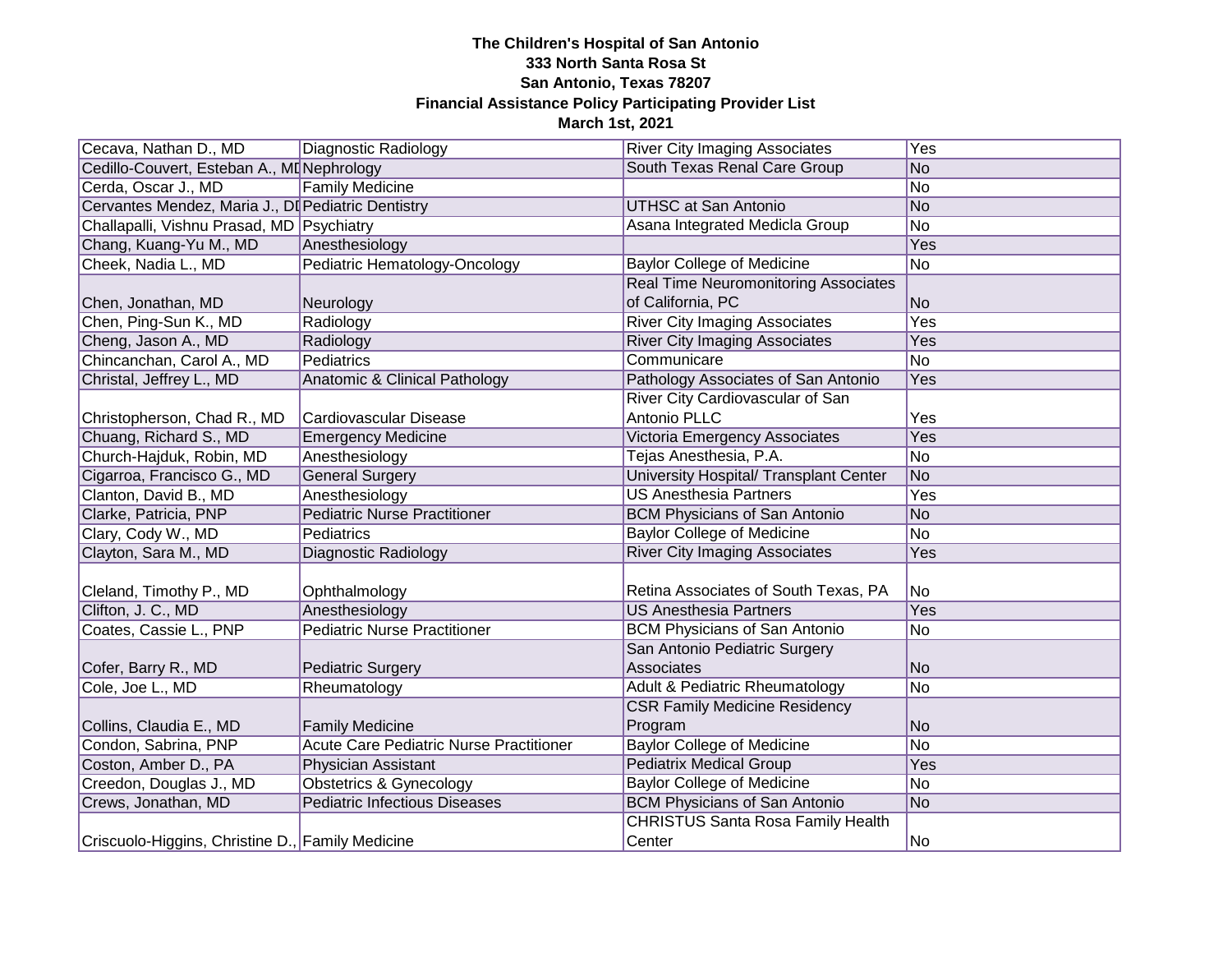| Crittenden, Kimberly N., MD                | Obstetrics & Gynecology              | Womens Center at Westover Hills                                            | No             |
|--------------------------------------------|--------------------------------------|----------------------------------------------------------------------------|----------------|
| Cromack, Douglas T., MD                    | <b>Plastic Surgery</b>               | <b>UTHSCSA</b>                                                             | No             |
| Crow, Gillian J., PA                       | <b>Physician Assistant</b>           | Victoria Emergency Associates                                              | Yes            |
| Crownover, Richard L., MD                  | <b>Radiation Oncology</b>            | <b>UTHSCSA at San Antonio</b>                                              | <b>No</b>      |
| Cruz, Sarah K., PNP                        | <b>Pediatric Nurse Practitioner</b>  | <b>Pediatrix Medical Group</b>                                             | Yes            |
| Cuda, Suzanne E., MD                       | Pediatrics                           | <b>Pediatric Primary Care Clinic</b>                                       | No             |
| Cuenca, Rachel A., MD                      | <b>Orthopedic Surgery</b>            | <b>Brooke Army Medical Center</b>                                          | <b>No</b>      |
| Currie, Donald M., MD                      | Physical Medicine & Rehabilitation   | Baylor College of Medicine / CH of SA<br>Sports Medicine Associates of San | No             |
| Curtis Jr., Ralph J., MD                   | <b>Orthopedic Surgery</b>            | Antonio                                                                    | <b>No</b>      |
| Dandan, Melhem, MD                         | <b>Obstetrics &amp; Gynecology</b>   | Acacia OBGYN                                                               | No             |
| Darling, Matthew J., DO                    | Pediatrics                           | Victoria Emergency Associates                                              | Yes            |
| DaRocha, Michelle, DMD                     | <b>Pediatric Dentistry</b>           | <b>Tots to Teens Pediatric Dentistry</b>                                   | No             |
| Davis, Elizabeth J., MD                    | Hospitalist                          | CH of SA Hospital Medicine Group                                           | <b>No</b>      |
| Day, Sara M., NNP                          | <b>Neonatal Nurse Practitioner</b>   | <b>Pediatrix Medical Group</b>                                             | Yes            |
| De La Garza, Joseph A., MD                 | <b>Gynecologic Oncology</b>          |                                                                            | <b>No</b>      |
| Dean, Lara C., MD                          | <b>Emergency Medicine</b>            | Victoria Emergency Associates                                              | Yes            |
| Dean, Sarah R., FNP                        | <b>Family Nurse Practitioner</b>     | Victoria Emergency Associates                                              | Yes            |
| Deering, Shad, MD                          | Maternal-Fetal Medicine              | <b>Baylor College of Medicine</b>                                          | No             |
| DeFrees, Meredith R., PA                   | Physician Assistant                  | CH of SA Hospital Medicine Group                                           | <b>No</b>      |
|                                            |                                      | Children's Hospital of San Antonio /                                       |                |
| Del Bosque, Lauren B., PA                  | Physician Assistant                  | <b>BCM</b>                                                                 | No             |
| DeLeon, Clarissa M., MD                    | <b>Pediatrics</b>                    | <b>Pediatrix Medical Group</b>                                             | Yes            |
| DeLeon, Korina M., MD                      | Pediatrics                           | <b>Northwest Pediatric Associates</b>                                      | No             |
| Delgado, Jazmin, PNP                       | <b>Pediatric Nurse Practitioner</b>  | <b>Baylor College of Medicine</b>                                          | <b>No</b>      |
| Demehri, Natasha, MD                       | <b>Emergency Medicine</b>            | <b>Victoria Emergency Associates</b>                                       | Yes            |
| Denapoli, Thomas S., MD                    | Anatomic & Clinical Pathology        | Pathology Associates of San Antonio                                        | Yes            |
| Desai, Devang P., MD                       | Otolaryngology - Head & Neck Surgery | San Antonio Head And Neck Surgical<br>Associates                           | No             |
| Devries, Lindsay, MD                       | Neonatal-Perinatal Medicine          | <b>Pediatrix Medical Group</b>                                             | Yes            |
| Diaz De Leon Jr., Victor O., MD Pediatrics |                                      | <b>Almouie Pediatrics</b>                                                  | <b>No</b>      |
| Ding, Yunhan, DDS                          | <b>Pediatric Dentistry</b>           | <b>Kids Dental</b>                                                         | <b>No</b>      |
| Dire, Daniel J., MD                        | <b>Emergency Medicine</b>            | Victoria Emergency Associates                                              | Yes            |
| Dizzine, Amanda J., PNP                    | <b>Pediatric Nurse Practitioner</b>  | <b>BCM Physicians of San Antonio</b>                                       | <b>No</b>      |
| Doan, Chuck Q., MD                         | Anesthesiology                       | <b>US Anesthesia Partners</b>                                              | Yes            |
| Doles, Bradley R., DO                      | Pediatrics                           |                                                                            | N <sub>o</sub> |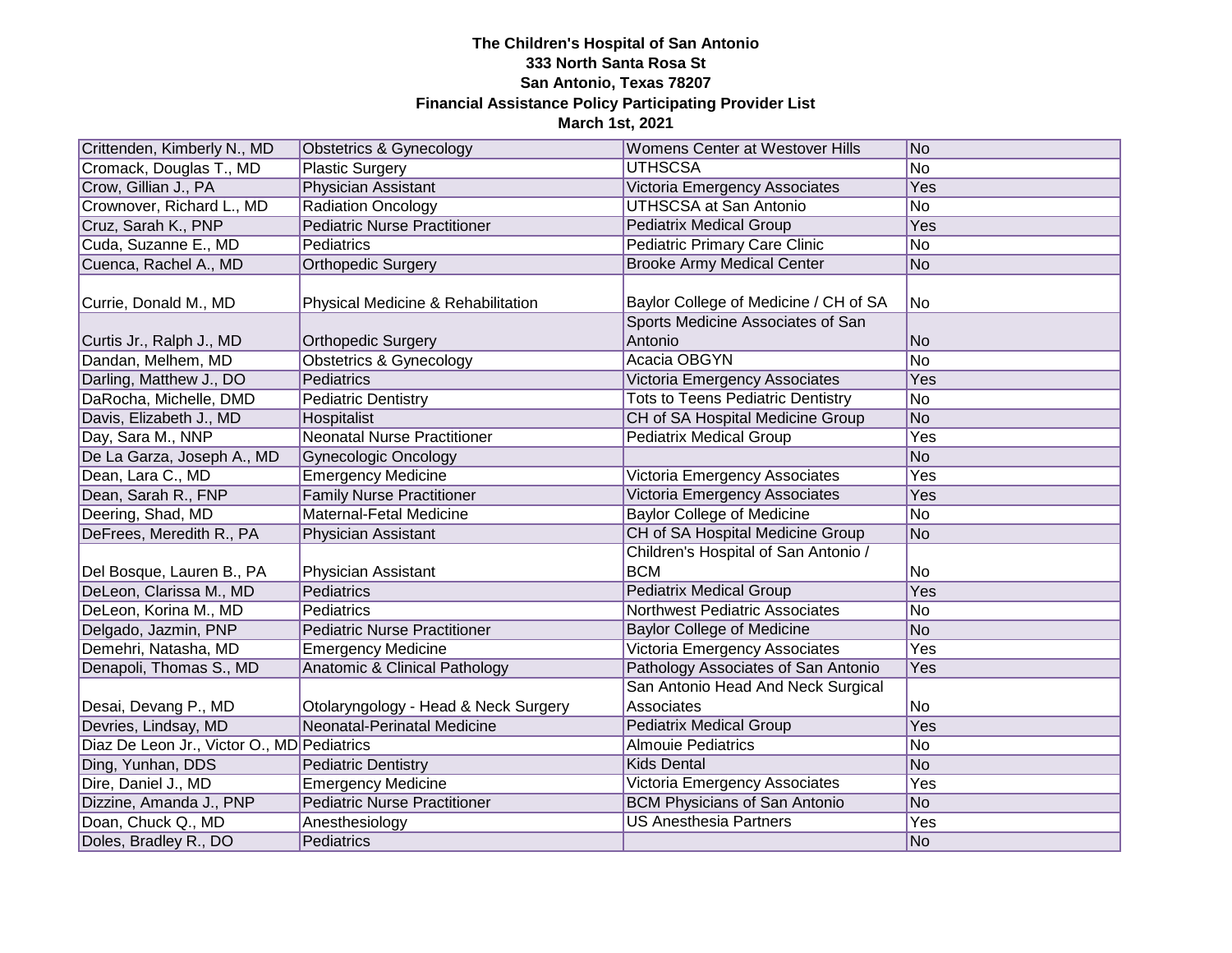| Donly, Kevin J., DDS                                    | <b>Pediatric Dentistry</b>               | <b>UTHSCSA Pediatric Dentistry</b>       | No             |
|---------------------------------------------------------|------------------------------------------|------------------------------------------|----------------|
| Donovan, Colin M., DO                                   | <b>Pediatric Anesthesiology</b>          |                                          | Yes            |
| Donovan, Summer D., DO                                  | <b>Pediatric Infectious Diseases</b>     | <b>Baylor College of Medicine</b>        | <b>No</b>      |
| Dorsey, Kathryn D., MD                                  | Anesthesiology                           | <b>US Anesthesia Partners</b>            | Yes            |
|                                                         |                                          | San Antonio Pediatric Surgery            |                |
| Doski, John J., MD                                      | <b>Pediatric Surgery</b>                 | Associates                               | No             |
| Dotzler, Susan A., MD                                   | Neonatal-Perinatal Medicine              | <b>Pediatrix Medical Group</b>           | Yes            |
| Dougherty, Mylinh, PNP                                  | <b>Pediatric Nurse Practitioner</b>      | <b>Pediatrix Medical Group</b>           | Yes            |
| Drumm, Caitlin M., MD                                   | Neonatal-Perinatal Medicine              | <b>Pediartix Medical Group</b>           | <b>No</b>      |
| Duan, Michael, MD                                       | Anesthesiology                           | <b>US Anesthesia Partners</b>            | Yes            |
| Dubois, Dale D., MD                                     | <b>Pediatric Emergency Medicine</b>      | Victoria Emergency Associates            | Yes            |
| Dubois, Joshua, MD                                      | Anesthesiology                           | Tejas Anesthesia, P.A.                   | No             |
| Duron Jr., Adolfo, NNP                                  | <b>Neonatal Nurse Practitioner</b>       | <b>Pediatrix Medical Group</b>           | Yes            |
| Eads, Shawna L., NNP                                    | <b>Neonatal Nurse Practitioner</b>       | <b>Pediatrix Medical Group</b>           | Yes            |
| Eaton, Alesia A., NNP                                   | <b>Neonatal Nurse Practitioner</b>       | <b>Pediatrix Medical Group</b>           | Yes            |
| Echartea Gonzalez, Jaime, MD Pediatric Gastroenterology |                                          | <b>Baylor College of Medicine</b>        | No             |
| Ehlers, Sandra J., MD                                   | Pediatrics                               | UT Kids - Robert B. Green Campus         | No             |
| Ejike, Oluwadamilola, MD                                | Pediatric Nephrology                     | <b>Baylor College of Medicine</b>        | No             |
| El Maraghy, Hala R., MD                                 | <b>Pediatrics</b>                        | <b>Almouie Pediatrics</b>                | <b>No</b>      |
| Elawabdeh, Nancy, MD                                    | <b>Pediatric Emergency Medicine</b>      | <b>Baylor College of Medicine</b>        | <b>No</b>      |
| Elizalde, Araceli, MD                                   | Allergy & Immunology                     |                                          | No             |
| Elizalde, Lisa M., NNP                                  | <b>Neonatal Nurse Practitioner</b>       | <b>Pediatrix Medical Group</b>           | Yes            |
| Elizondo, Emma M., MD                                   | <b>Family Medicine</b>                   | Emma M Elizondo, M.D.                    | N <sub>o</sub> |
| Elliott, Jehan D., MD                                   | Anesthesiology                           | Tejas Anesthesia, PA                     | <b>No</b>      |
| Emery, Carmen R., MD                                    | Pediatric Radiology                      | <b>River City Imaging Associates</b>     | Yes            |
|                                                         |                                          | <b>CHRISTUS Santa Rosa Med Grp Alamo</b> |                |
| Emmons, Marisa E., MD                                   | <b>Family Medicine</b>                   | <b>Heights Family Medicine</b>           | No             |
| Erian, Ralph F., MD                                     | Anesthesiology                           | <b>US Anesthesia Partners</b>            | <b>Yes</b>     |
| Evans, Carl R., MD                                      | <b>Anatomic &amp; Clinical Pathology</b> | Pathology Associates of San Antonio      | Yes            |
| Farooq, Malik U., MD                                    | Psychiatry                               | Asana Integrated Medical Group           | No             |
| Farooqi, Eesha, MD                                      | Pediatrics                               | <b>ABCD Pediatrics</b>                   | No             |
| Fatusin, Oluwatosin O., MD                              | Pediatrics                               | <b>Baylor College of Medicine</b>        | <b>No</b>      |
| Ferenz, Gregory J., DO                                  | Neurology                                | Rocky Mountain Neurodiagnostics          | No             |
| Ferrer, Aracely I., MD                                  | Pediatrics                               | Caring for Kids Pediatrics, PA           | <b>No</b>      |
| Ferreris, Juan J., MD                                   | Pediatrics                               |                                          | <b>No</b>      |
| Fields, Rachel D., NNP                                  | <b>Neonatal Nurse Practitioner</b>       | <b>Pediatrix Medical Group</b>           | Yes            |
| Fierro, Mario A., MD                                    | Developmental - Behavioral Pediatrics    | <b>Pediatrix Medical Group</b>           | Yes            |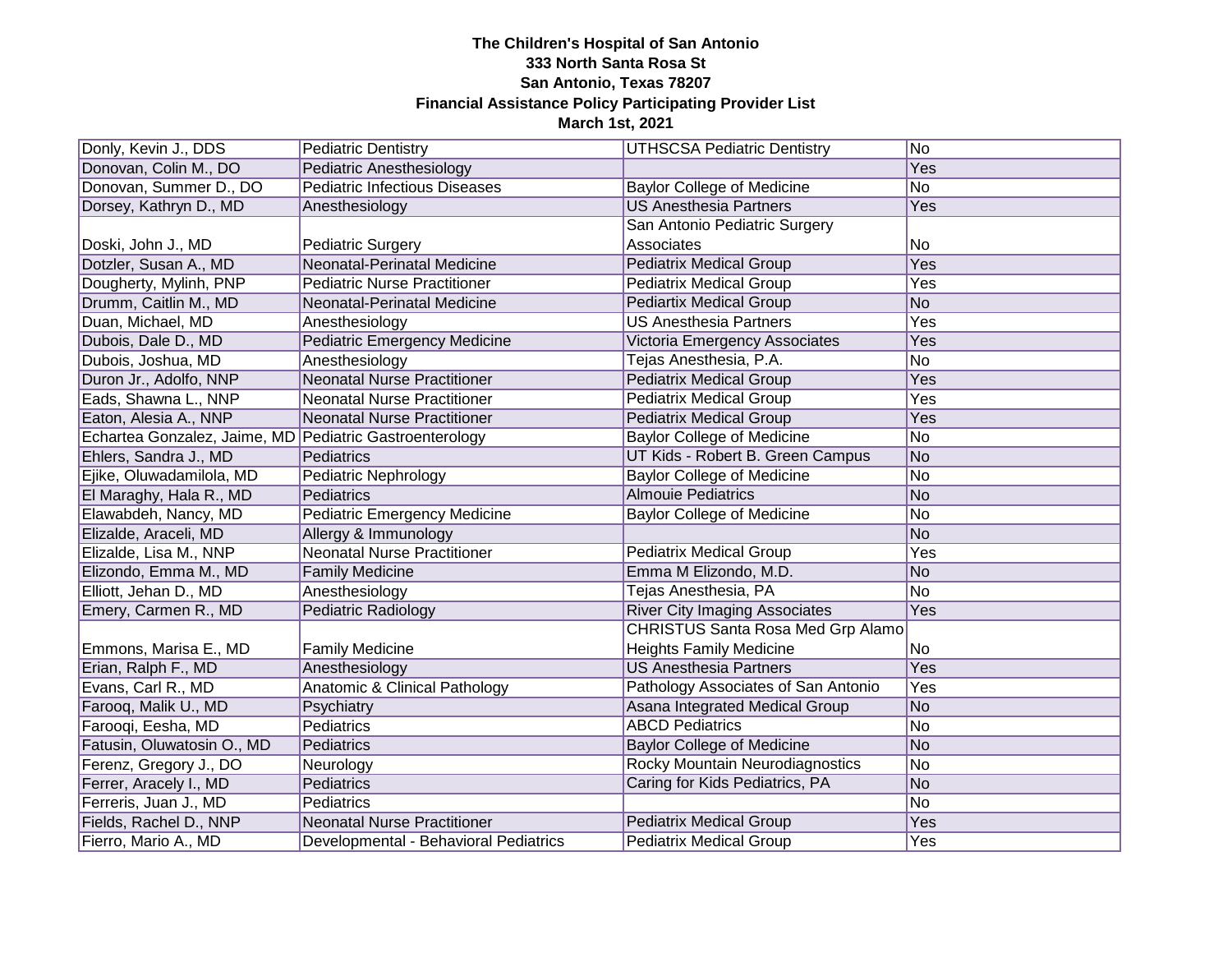| Fikac, Leann B., PA                               | <b>Physician Assistant</b>                                      | <b>Baylor College of Medicine</b>           | No         |
|---------------------------------------------------|-----------------------------------------------------------------|---------------------------------------------|------------|
| Fischer, Steven R., MD                            | Pediatrics                                                      | <b>ABCD Pediatrics</b>                      | No         |
| Fitch Jr., John T., MD                            | Pediatrics                                                      |                                             | No         |
| Fleming, Christine L., MD                         | Anesthesiology                                                  | Tejas Anesthesia, P.A.                      | No         |
|                                                   |                                                                 | San Antonio Head and Neck Surgical          |            |
| Fleming, Daniel J., MD                            | Otolaryngology                                                  | Associates PA                               | No         |
| Fleming, Nicholas L., DO                          | Physical Medicine & Rehabilitation                              | <b>BCM Physicians of San Antonio</b>        | No         |
| Flynn, William J., MD                             | Ophthalmology                                                   | William J Flynn                             | No         |
| Foldes, Andrea E., MD                             | Pediatrics                                                      |                                             | No         |
| Fordham, Morgan T., MD                            | Otolaryngology                                                  | <b>Baylor College of Medicine</b>           | No         |
| Fowler, Darrah D., NNP                            | <b>Neonatal Nurse Practitioner</b>                              | <b>Pediatrix Medical Group</b>              | Yes        |
| Fox, Christina A., MD                             | Diagnostic Radiology                                            | <b>River City Imaging Associates</b>        | Yes        |
| Franck, Laurel A., MD                             | Pediatrics                                                      | Caring for Kids Pediatrics, PA              | <b>No</b>  |
| Frey, Charlotte S., PA                            | Physician Assistant                                             | <b>Pediatrix Medical Group</b>              | Yes        |
|                                                   |                                                                 | Children's Hospital of San Antonio /        |            |
| Friedman, Lisa A., PNP                            | <b>Pediatric Nurse Practitioner</b>                             | <b>BCM</b>                                  | No         |
|                                                   |                                                                 | Rivercity Cardiovascular Of San Antonio     |            |
| Frierson, John H., MD                             | Cardiovascular Disease                                          | <b>PLLC</b>                                 | Yes        |
| Funk, Shawn S., MD                                | Pediatric Orthopedic Surgery                                    | <b>Baylor College of Medicine</b>           | <b>No</b>  |
| Furman, Jaime, MD                                 | Anatomic & Clinical Pathology                                   | Pathology Associates of San Antonio         | Yes        |
|                                                   |                                                                 | <b>Real Time Neuromonitoring Associates</b> |            |
| Fussner, Steven, MD                               | Neurology                                                       | of California, PC                           | No         |
| Gabriel Betancourt, Lauren A., I Pediatrics       |                                                                 | <b>Baylor College of Medicine</b>           | No         |
| Gadhia, Hetal T., DO                              | Hospitalist                                                     | CH of SA Hospital Medicine Group            | No         |
| Gallagher, Margaret, MD                           | <b>Pediatric Surgery</b>                                        | <b>Pediatrix Medical Group</b>              | Yes        |
| Gallegos, Jennifer J., MD                         | Anesthesiology                                                  | Tejas Anesthesia, P.A.                      | No         |
| Garcia de Mitchell, Cecilia A., M Plastic Surgery |                                                                 | San Antonio Pediatric Surgery Center        | No         |
|                                                   | Garcia Jacques, Jesus R., MD   Pediatric Critical Care Medicine | <b>Baylor College of Medicine</b>           | No         |
| Garcia, Amy D., MD                                | Pediatrics                                                      | <b>ABCD Pediatrics PA</b>                   | No         |
| Garcia, Melinda M., PA                            | Physician Assistant                                             | <b>Baylor College of Medicine</b>           | No         |
| Garcia, Melissa A., MD                            | Pediatrics                                                      | Solo Practice                               | No         |
| Garcia, Sandy L., MD                              | Pediatrics                                                      | <b>Victoria Emergency Associates</b>        | <b>Yes</b> |
| Garcia, Stephen D., MD                            | Anesthesiology                                                  | Tejas Anesthesia, P.A.                      | No         |
|                                                   |                                                                 | Children's Hospital of San Antonio          |            |
| Garcia-Hodge, Marisol A., MD                      | Obstetrics & Gynecology                                         | Physician Group                             | No         |
| Gardea, Anthony G., MD                            | Pediatrics                                                      | BCM Physicians Group of S.A.                | No         |
| Garza, Angela, NNP                                | <b>Neonatal Nurse Practitioner</b>                              | Pediatrix                                   | Yes        |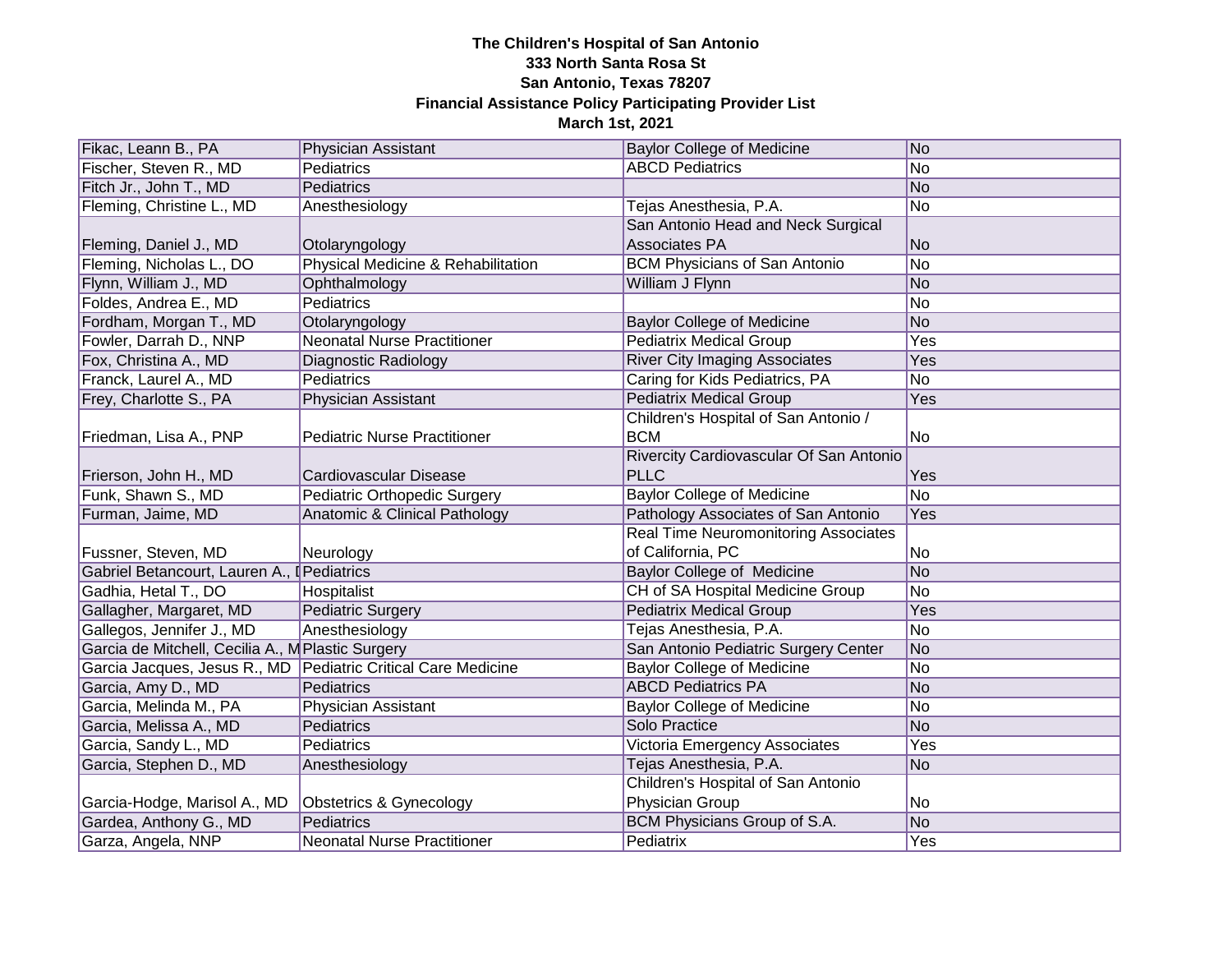| Garza, David E., MD                                 | <b>Obstetrics &amp; Gynecology</b>  |                                          | No             |
|-----------------------------------------------------|-------------------------------------|------------------------------------------|----------------|
| Garza, Jaime R., MD                                 | Otolaryngology                      |                                          | No             |
| Garza, Jorge A., MD                                 | <b>Pediatrics</b>                   | Jorge A Garza MD PA                      | No             |
| Garza, Ralph Z., MD                                 | <b>Orthopedic Surgery</b>           | South Texas Spinal Clinic, PA            | No             |
| Garza-Cox, Sanjuanita, MD                           | Neonatal-Perinatal Medicine         | <b>Pediatrix Medical Group</b>           | Yes            |
| Gates Jr, Cameron H., DO                            | Diagnostic Radiology                | <b>River City Imaging Assiociates</b>    | Yes            |
| Gee, Michelle L., MD                                | Anesthesiology                      | Tejas Anesthesia, PA                     | No             |
| Gee, Rebecca J., MD                                 | <b>Obstetrics &amp; Gynecology</b>  |                                          | No             |
|                                                     |                                     | <b>CHRISTUS Santa Rosa Family Health</b> |                |
| Georges, Rebekah L., MD                             | <b>Family Medicine</b>              | Center                                   | N <sub>o</sub> |
| Ghafoor, Abid U., MD                                | Anesthesiology                      | <b>US Anesthesia Partners</b>            | Yes            |
| Gibson, John T., MD                                 | Pediatrics                          |                                          | No             |
| Gilger, Mark A., MD                                 | Pediatric Gastroenterology          | <b>BCM Physicians of San Antonio</b>     | No             |
| Gips, Colleen M., NNP                               | <b>Neonatal Nurse Practitioner</b>  | <b>Pediatrix Medical Group</b>           | Yes            |
| Girgis, Soheir H., MD                               | Pediatrics                          | <b>CentroMed Walzem Clinic</b>           | No             |
| Gleinser, David M., MD                              | Otolaryngology                      | ENT Clinics of San Antonio, PA           | No             |
| Goetz, Jessica T., DO                               | Pediatric Urology                   | <b>UTHSCSA Dept of Urology</b>           | No             |
| Gomez, Lizette R., MD                               | <b>Pediatrics</b>                   | <b>UTHSCSA/Children's Health Center</b>  | No             |
| Gonzaba, Gillian G., NNP                            | Neonatal Nurse Practitioner         | <b>Pediatrix Medical Group</b>           | Yes            |
| Gonzalez Ramos, Samantha D. Obstetrics & Gynecology |                                     | Samantha Gonzalez Ramos, MD              | No             |
| Gonzalez, Abelardo G., MD                           | Anesthesiology                      | <b>US Anesthesia Partners</b>            | Yes            |
| Gonzalez, Jessica M., MD                            | Pediatrics                          | <b>ABCD Pediatrics</b>                   | No             |
|                                                     |                                     | The Children's Hospital of San Antonio-  |                |
| Gonzalez, Lorelei A., MD                            | Pediatrics                          | Alamo Ranch                              | No             |
| Gonzalez, Roberta J., PNP                           |                                     | <b>Baylor College of Medicine</b>        | No             |
|                                                     |                                     |                                          |                |
| Gonzalez, Roy, DDS                                  | Orthodontics                        | Roy R. Gonzalez, D.D.S., M.S.D., P.A.    | No.            |
| Gonzalez, Valeska S., MD                            | Pediatrics                          | PediDocs, PLLC                           | No             |
|                                                     |                                     | Pathology Associates of San Antonio,     |                |
| Goodman, Steven, MD                                 | Anatomic & Clinical Pathology       | <b>LLP</b>                               | Yes            |
| Gorospe, Maria E., MD                               | Pathology                           | Pathology Associates of San Antonio      | Yes            |
| Gotimukula, Anupama, MD                             | Anesthesiology                      | <b>US Anesthesia Partners</b>            | Yes            |
| Gowan Jr, Thomas J., MD                             | Pediatrics                          | <b>Texas Inpatient Pedatrics</b>         | N <sub>o</sub> |
| Grabow, Maria T., MD                                | Anesthesiology                      | <b>US Anesthesia Partners</b>            | Yes            |
| Grace, Alexandra N., PNP                            | <b>Pediatric Nurse Practitioner</b> | <b>Baylor College of Medicine</b>        | No             |
| Gravel, Rachel A., MD                               | Pediatrics                          | <b>ABCD Pediatrics Boerne</b>            | No             |
| Gray, Martha A., MD                                 | Anesthesiology                      | <b>US Anesthesia Partners</b>            | Yes            |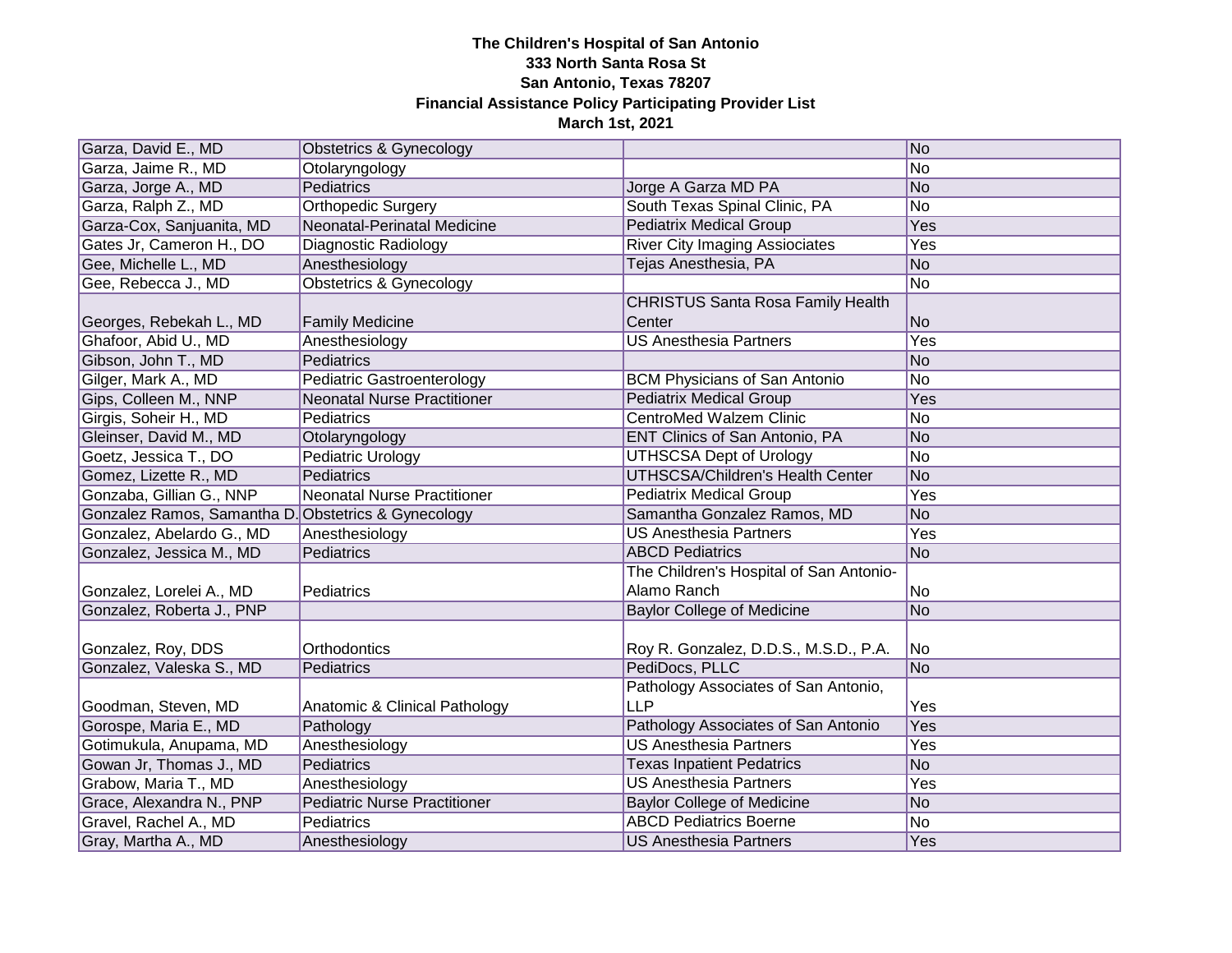| Griffin, Timothy C., MD                   | Pediatric Hematology-Oncology        | <b>Baylor College of Medicine</b>        | No         |
|-------------------------------------------|--------------------------------------|------------------------------------------|------------|
| Grimes, Allison C., MD                    | Pediatric Hematology-Oncology        | <b>UTHSCSA</b>                           | No         |
|                                           |                                      | Pediatric Pulmonology Clinic UT          |            |
| Guajardo, Jesus R., MD                    | Pediatric Pulmonology                | medicine                                 | No         |
| Guerra, Megan C., MD                      | Pediatrics                           | <b>ABCD Pediatrics</b>                   | <b>No</b>  |
| Guerra, Nicolas N., MD                    | Pediatrics                           | <b>ABCD Pediatrics</b>                   | No         |
| Guerrero, Jorge A., MD                    | Anesthesiology                       | <b>US Anesthesia Partners</b>            | Yes        |
| Gupta, Monesha, MD                        | Pediatric Cardiology                 | <b>Baylor College of Medicine</b>        | No         |
| Guzman-Cruz, Herbert, MD                  | <b>Obstetrics &amp; Gynecology</b>   | CentroMed (El Centro Del Barrio)         | <b>No</b>  |
| Haischer-Rollo, Gayle, MD                 | Neonatal-Perinatal Medicine          | <b>Pediatrix Medical Group</b>           | Yes        |
| Hale, Tyson D., MD                        | Radiology                            | <b>River City Imaging Associates</b>     | Yes        |
|                                           |                                      | San Antonio Head and Neck Surgical       |            |
| Hales, Nathan W., MD                      | Otolaryngology - Head & Neck Surgery | Associates                               | No         |
| Hall, Graham T., MD                       | Pediatrics                           | <b>Graham Trevor Hall, MD</b>            | <b>No</b>  |
| Hamdoun, Elwaseila, MD                    | Pediatric Endocrinology              | <b>Baylor College of Medicine</b>        | No         |
| Handa, Aashna, DDS                        | <b>Pediatric Dentistry</b>           | <b>Tots to Teens Pediatric Dentistry</b> | <b>No</b>  |
|                                           |                                      |                                          |            |
| Hankins, Charles T., MD                   | Neonatal-Perinatal Medicine          | The Children's Hospital of San Antonio   | No         |
| Hanson, Elizabeth R., MD                  | <b>Pediatrics</b>                    | Children's Health Center/ UT Kids        | No         |
| Hardee, Steven, MD                        | Pathology                            | Pathology Associates of San Antonio      | Yes        |
| Harrison, Corey D., MD                    | <b>Emergency Medicine</b>            | <b>Victoria Emergency Services</b>       | Yes        |
| Harshman Olson, Leeanne K., I Radiology   |                                      | <b>River City Imaging Associates</b>     | Yes        |
| Hatchett, Tiffany, NNP                    | Neonatal Nurse Practitioner          | <b>Pediatrix Medical Group</b>           | Yes        |
| Hatem, Hatem, MD                          | <b>Obstetrics &amp; Gynecology</b>   | <b>BHS Physician's Network Inc.</b>      | No         |
| Haug, Jendi L., MD                        | <b>Pediatric Emergency Medicine</b>  | <b>Baylor Physician Group</b>            | <b>No</b>  |
| Havalda, Diane I., DO                     | Anesthesiology                       | <b>US Anesthesia Partners</b>            | Yes        |
|                                           |                                      | <b>CHOSA Primary Care Dominion</b>       |            |
| Hawkins-Alprin, Lindsey M., MD Pediatrics |                                      | Crossing                                 | <b>No</b>  |
| Haws, Andrea L., MD                       | Anatomic & Clinical Pathology        | Pathology Associates of San Antonio      | <b>Yes</b> |
| Helm, Cole, MD                            | Anesthesiology                       | <b>UTHSCSA</b>                           | Yes        |
| Hemachandra, Loren A., MD                 | Anesthesiology                       | <b>US Anesthesia Partners</b>            | Yes        |
| Hemmeger, Jennifer M., PNP                | <b>Acute Care Nurse Practitioner</b> | <b>BCM Physicians of San Antonio</b>     | <b>No</b>  |
| Henderson, Cody L., MD                    | Neonatal-Perinatal Medicine          | <b>Pediatrix Medical Group</b>           | Yes        |
| Henderson, Jonathan, MD                   | <b>Emergency Medicine</b>            | Victoria Emergency Associates            | Yes        |
| Henigan, Renee M., MD                     | Pediatrics                           | Christus Pediatric Physician Group       | No         |
| Henkes, David N., MD                      | Anatomic & Clinical Pathology        | Pathology Associates of San Antonio      | Yes        |
| Henley, Kirstin G., MD                    | Pediatrics                           | Baylor College of Medicine               | No         |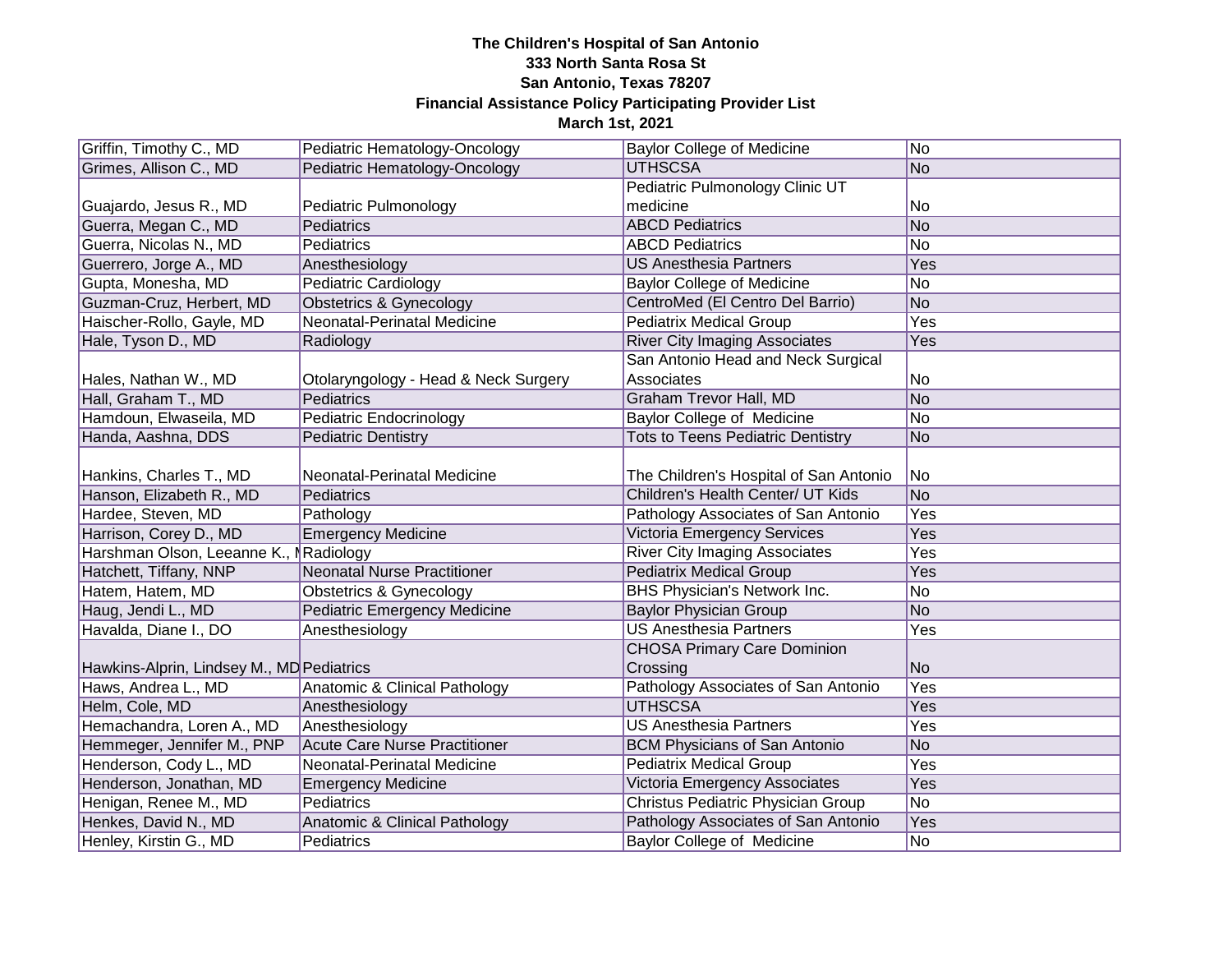| Henri, Alexander O., MD                   | <b>Pediatric Emergency Medicine</b>            | <b>Baylor College of Medicine</b>        | No        |
|-------------------------------------------|------------------------------------------------|------------------------------------------|-----------|
|                                           |                                                |                                          |           |
| Hensley, Justin P., MD                    | <b>Emergency Medicine</b>                      | SPOHN EMCARE Emergency Medicine   Yes    |           |
| Hensley, Richard G., MD                   | Anatomic & Clinical Pathology                  | Pathology Associates of San Antonio      | Yes       |
| Henson, Cory, MD                          | Pediatrics                                     | <b>Baylor College Of Medicine</b>        | No        |
| Hernandez, Alissa G., MD                  | Pediatrics                                     | <b>ABCD Pediatrics</b>                   | No        |
| Hernandez, Jorge A., MD                   | Pediatrics                                     | CentroMed                                | No        |
| Hernandez, Tania F., MD                   | Pediatrics                                     | <b>Magella Medical Associates</b>        | No        |
|                                           |                                                | Children's Hospital of San Antonio /     |           |
| Herrera, Heather E., PNP                  | <b>Acute Care Pediatric Nurse Practitioner</b> | <b>BCM</b>                               | No        |
| Heydari, Sahar, PA                        | Physician Assistant                            | Baylor College od Medicine               | No        |
| Hickey, Darryl L., PA                     | Physician Assistant                            | <b>River City Imaging Associates</b>     | Yes       |
| Hill, Christina C., MD                    | Maternal-Fetal Medicine                        | <b>BCM</b>                               | <b>No</b> |
| Hill, James B., MD                        | Maternal-Fetal Medicine                        | <b>Baylor College of Medicine</b>        | No        |
| Hill, Vanessa L., MD                      | Pediatrics                                     | Baylor College od Medicine               | <b>No</b> |
| Hilsabeck, Janet S., NNP                  | <b>Neonatal Nurse Practitioner</b>             | <b>Pediatrix Medical Group</b>           | Yes       |
| Hinchey, William W., MD                   | Anatomic & Clinical Pathology                  | Pathology Associates of San Antonio      | Yes       |
| Hines, Aisha, DO                          | Psychiatry                                     |                                          | No        |
|                                           |                                                | <b>CHRISTUS Santa Rosa Family Health</b> |           |
| Hinojosa II, Jose R., MD                  | <b>Family Medicine</b>                         | Center                                   | No        |
| Hinojosa, Carly, PA                       | Physician Assistant                            | Baylor College of Medicine               | No        |
| Hinojosa, Sarah, PNP                      | <b>Pediatric Nurse Practitioner</b>            | <b>Baylor College of Medicine</b>        | No        |
| Hinton, Mark Allan, MD                    | Psychiatry                                     | Asana Integrated Medical Group           | No        |
| Hirsch, John V., MD                       | Anesthesiology                                 | Tejas Anesthesia, P.A.                   | No        |
|                                           |                                                | Aesthetic, Facial and Oculoplastic       |           |
| Holck, David E., MD                       | Ophthalmology                                  | Surgery                                  | No        |
| Holder, Allen D., MD                      | <b>Emergency Medicine</b>                      | Victoria Emergency Associates            | Yes       |
| Holder, Amy D., MD                        | <b>Pediatric Critical Care Medicine</b>        | <b>Baylor College of Medicine</b>        | No        |
| Holley, Linda J., MD                      | <b>Pediatrics</b>                              | South Texas Center for Pediatric Care    | No        |
| Holmgreen, Kimberly A., MD                | Anesthesiology                                 | <b>US Anesthesia Partners</b>            | Yes       |
| Hospers, Teresa A., MD                    | Pediatrics                                     | <b>Pediatric Cardology Associates</b>    | No        |
| Howard, Jonathan M., MD                   | Anesthesiology                                 | <b>US Anesthesia Partners</b>            | Yes       |
| Hrdlicka, Christine A., NNP               | <b>Neonatal Nurse Practitioner</b>             | <b>Pediatrix Medical Group</b>           | Yes       |
| Hsu, Peter C., MD                         | Obstetrics & Gynecology                        |                                          | No        |
| Hughes-Juarez, Patricia R., MD Pediatrics |                                                | <b>Barrio Family Health Center</b>       | No        |
| Huston, Rebecca L., MD                    | Pediatrics                                     | <b>BCM Physicians of San Antonio</b>     | No        |
| Hutting, Haley G., MD                     | Anesthesiology                                 | Tejas Anesthesia, PLLC                   | No        |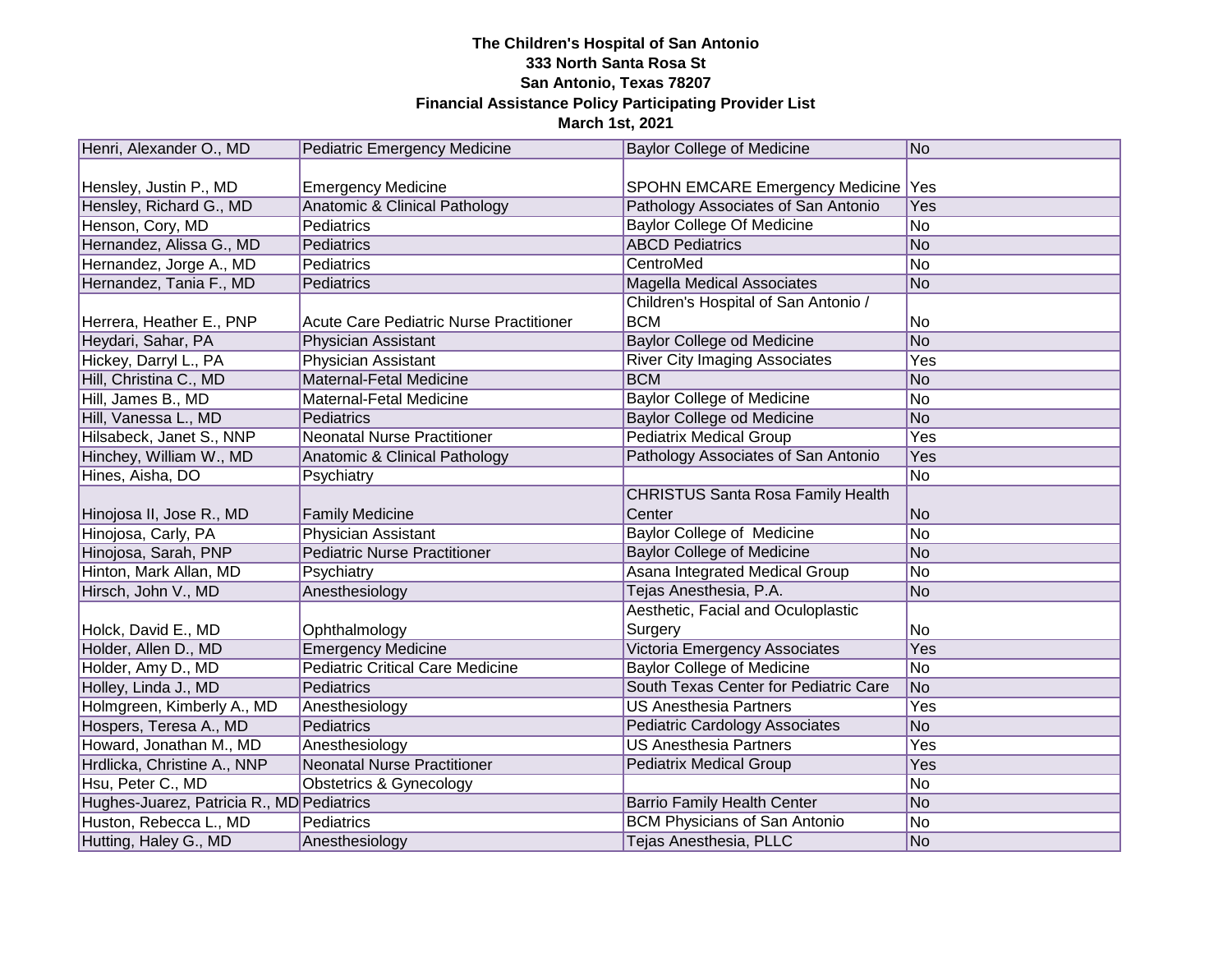| Hyslop, James A., MD      | Pediatrics                              | <b>ABCD Pediatrics</b>                   | No         |
|---------------------------|-----------------------------------------|------------------------------------------|------------|
| Ibrahim, Badreldin A., MD | Neurology                               | Rocky Mountain Neurodiagnostics          | No         |
| lorember, Franca M., MD   | Pediatrics                              | <b>Baylor College of Medicine</b>        | No         |
| Isaac, John, MD           | Neonatal-Perinatal Medicine             | <b>Pediatrix Medical Group</b>           | Yes        |
| Izaddoost, Shahed, MD     | Pediatrics                              | CHofSA Primary Care- Stone Oak           | No         |
| Jacobson, Leah H., MD     | Pediatrics                              | Through the Years Pediatrics             | No         |
| Jalomo, Rosalio, MD       | Pediatrics                              |                                          | No         |
| Jardan, Freeman C., MD    | Pediatrics                              | El Centro Del Barrio, Inc.               | No         |
| Jeffords, Leticia G., DDS | <b>Pediatric Dentistry</b>              | My Childs Dentist                        | No         |
| Jendrzey, Diane E., MD    | Pediatrics                              | Christus Pediatric Physician Group       | No         |
| Jeppson, Corinne N., DO   | <b>Gynecologic Oncology</b>             | <b>Texas Oncology</b>                    | No         |
| Joe, Roger G., MD         | Psychiatry                              | Asana Integrated Medical Group           | No         |
| Johnson, Christine L., MD | Pediatrics                              | Victoria Emergency Associates            | Yes        |
| Johnson, Katharine M., MD | Neonatal-Perinatal Medicine             | <b>Pediatrix Medical Group</b>           | Yes        |
|                           |                                         | Children's Hospital of San Antonio /     |            |
| Joiner, Jennifer L., PNP  | Acute Care Pediatric Nurse Practitioner | <b>BCM</b>                               | No         |
| Joshi, Ajeya P., MD       | <b>Orthopedic Surgery</b>               | South Texas Spinal Clinic, PA            | No         |
| Jude, Veronica H., MD     | Pediatric Hematology-Oncology           | <b>Baylor College of Medicine</b>        | No         |
| Juro, David H., MD        | Anesthesiology                          | Tejas Anesthesia, P.A.                   | No         |
| Karp, Lisa A., NNP        | <b>Neonatal Nurse Practitioner</b>      | <b>Pediatrix Medical Group</b>           | Yes        |
| Kashyap, Pooja, MD        | Pediatric Cardiology                    | <b>Pediatrix Medical Group</b>           | Yes        |
| Kathen, Charmaine M., NNP | <b>Neonatal Nurse Practitioner</b>      | <b>Pediatrix Medical Group</b>           | Yes        |
| Kaushik, Ruchi, MD        | Pediatrics                              | <b>BCM Physicians of San Antonio</b>     | No         |
| Kellogg, Nancy D., MD     | <b>Child Abuse Pediatrics</b>           | <b>Center for Miracles</b>               | No         |
| Kennedy, Bruce D., MD     | Anesthesiology                          | <b>US Anesthesia Partners</b>            | Yes        |
| Kenton, Alexander B., MD  | Pediatrics                              | <b>Pediatrix Medical Group</b>           | Yes        |
|                           |                                         | San Antonio Military Medical Center-     |            |
| Kepchar, Jessica, DO      | Otolaryngology                          | <b>SAMMC</b>                             | No         |
| Kerby, Paul G., MD        | Anesthesiology                          | <b>US Anesthesia Partners</b>            | <b>Yes</b> |
| Keyser, Erin A., MD       | <b>Obstetrics &amp; Gynecology</b>      | San Antonio Military Medical Center      | No         |
| Khatoon, Farah M., DO     | Pediatric Endocrinology                 | <b>TCPSO - Texas Children's Hospital</b> | No         |
| Khiyani, Sheetal, MD      | Pediatrics                              | <b>BCM Physicians of San Antonio</b>     | No         |
| Kholeif, Clark T., MD     | Radiology                               | <b>River City Imaging Assiociates</b>    | Yes        |
|                           |                                         | San Antonio Pediatric Surgery            |            |
| Kidd Jr., Joseph N., MD   | <b>Pediatric Surgery</b>                | Associates                               | No         |
| Kim, Catherine L., MD     | Anesthesiology                          | Tejas Anesthesia, P.A.                   | No         |
| Kim, Michael, MD          | Anesthesiology                          | Tejas Anesthesia, P.A.                   | No         |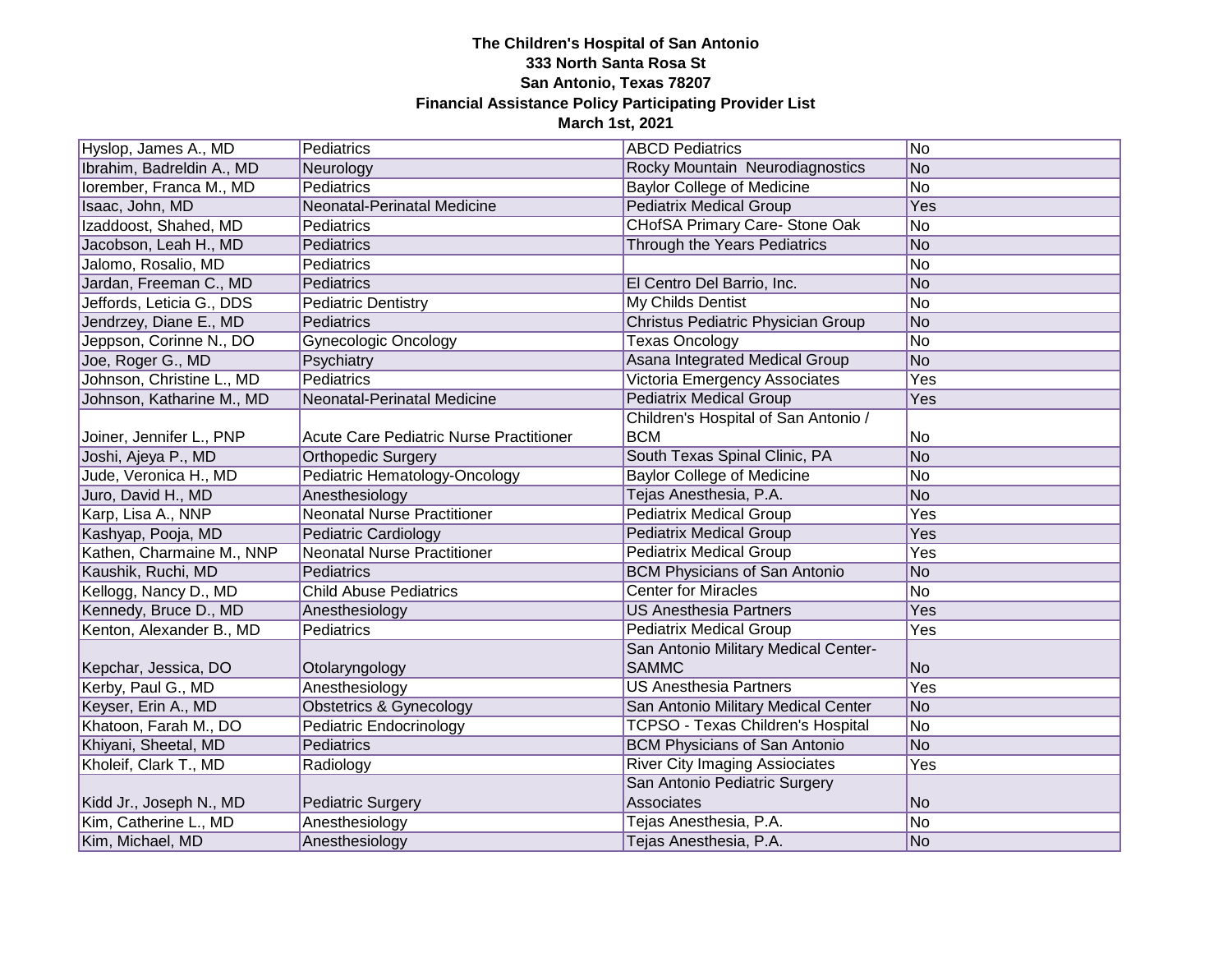| Kiprono, Luissa V., DO                            | Obstetrics & Gynecology               | <b>Texas Perinatal Group</b>                | No.            |
|---------------------------------------------------|---------------------------------------|---------------------------------------------|----------------|
| Kirkendall-Atkins, Mary M., MD Pediatrics         |                                       | Victoria Emergency Associates               | Yes            |
| Kissoon, Natalie N., MD                           | <b>Child Abuse Pediatrics</b>         | <b>Center for Miracles-UT Medicine</b>      | No             |
| Kjolhede, Lauren A., DO                           | Pediatrics                            | <b>Baylor College of Medicine</b>           | N <sub>o</sub> |
| Kleczewski, Heather A., MD                        | <b>Pediatric Emergency Medicine</b>   | <b>Baylor College of Medicine</b>           | <b>No</b>      |
| Klinger, Jonathan E., MD                          | Anesthesiology                        |                                             | N <sub>o</sub> |
| Klinger, Leilani C., MD                           | <b>Emergency Medicine</b>             | Victoria Emergency Services                 | Yes            |
| Kodali, Nagendra S., MD                           | <b>Pediatric Anesthesiology</b>       | <b>US Anesthesia Partners</b>               | Yes            |
| Koeck, William K., MD                             | <b>Orthopedic Surgery</b>             | Baylor College of Medicine                  | <b>No</b>      |
| Koleini-Mameghani, Helia, DDS Pediatric Dentistry |                                       | Southside Children's Dental Center          | No             |
| Kolkebeck, Thomas E., MD                          | Emergency Medicine                    | Victoria Emergency Services                 | Yes            |
| Kolluri, Sangeetha L., DO                         | <b>General Surgery</b>                | <b>Texas Oncology</b>                       | No             |
| Konkol Jr., John E., DPM                          | Podiatry                              | John Konkol JR, DPM                         | No             |
| Koster, Kim R., MD                                | Anesthesiology                        | Tejas Anesthesia, P.A.                      | N <sub>o</sub> |
| Krause, Pamela R., NNP                            | <b>Neonatal Nurse Practitioner</b>    | <b>Pediatrix Medical Group</b>              | Yes            |
| Krebsbach, Jennifer, NNP                          | Neonatal Nurse Practitioner           | <b>Pediatrix Medical Group</b>              | Yes            |
| Kreidel, Kerry L., MD                             | Anesthesiology                        | <b>US Anesthesia Partners</b>               | Yes            |
| Kroger, Jared, MD                                 | Anesthesiology                        | <b>US Anesthesia Partners</b>               | Yes            |
| Krueger, Jayme L., PNP                            | <b>Pediatric Nurse Practitioner</b>   | Baylor College of Medicine                  | <b>No</b>      |
|                                                   |                                       | CVK General & Pediatric Anesthesia &        |                |
| Kruger, Cynthia V., MD                            | Anesthesiology                        | Pain                                        | N <sub>o</sub> |
|                                                   |                                       | Children's Hospital of San Antonio /        |                |
| Kumar, Ashu, DO                                   | Pediatrics                            | <b>BCM</b>                                  | No             |
| Kura, Karthik K., MD                              | Anesthesiology                        | Tejas Anesthesia, P.A.                      | No             |
| Kuri, Ann, MD                                     | Pediatrics                            |                                             | No             |
| La Barba, Julie, MD                               | Pediatrics                            | <b>BCM Physicians of San Antonio</b>        | N <sub>o</sub> |
| Lam, David T., MD                                 | Neonatal-Perinatal Medicine           | <b>Pediatrix Medical Group</b>              | Yes            |
| Landesman, Barbara A., MD                         | <b>Clinical Neurophysiology</b>       |                                             | No             |
| Langas, Gregory D., MD                            | Pediatrics                            | <b>Communicare Health Center</b>            | No             |
| Langevin, Anne-Marie, MD                          | Pediatric Hematology-Oncology         |                                             | No             |
| Larson, David M., PNP                             | <b>Psychiatric Nurse Practitioner</b> | <b>Baylor College of Medicine</b>           | No             |
| Lawler, Gregory T., MD                            | Anesthesiology                        | Tejas Anesthesia, P.A.                      | N <sub>o</sub> |
| Lawrence, Leonard M., MD                          | Anesthesiology                        | <b>US Anesthesia Partners</b>               | Yes            |
|                                                   |                                       | <b>Real Time Neuromonitoring Associates</b> |                |
| Le, Chuong M., MD                                 | Neurology                             | of California                               | <b>No</b>      |
| Leal-Castanon, Sylvia, MD                         | Pediatrics                            |                                             | <b>No</b>      |
| Lee, Da-Hae, MD                                   | <b>Pediatric Cardiology</b>           | South Texas Perinatal Cardiology            | No             |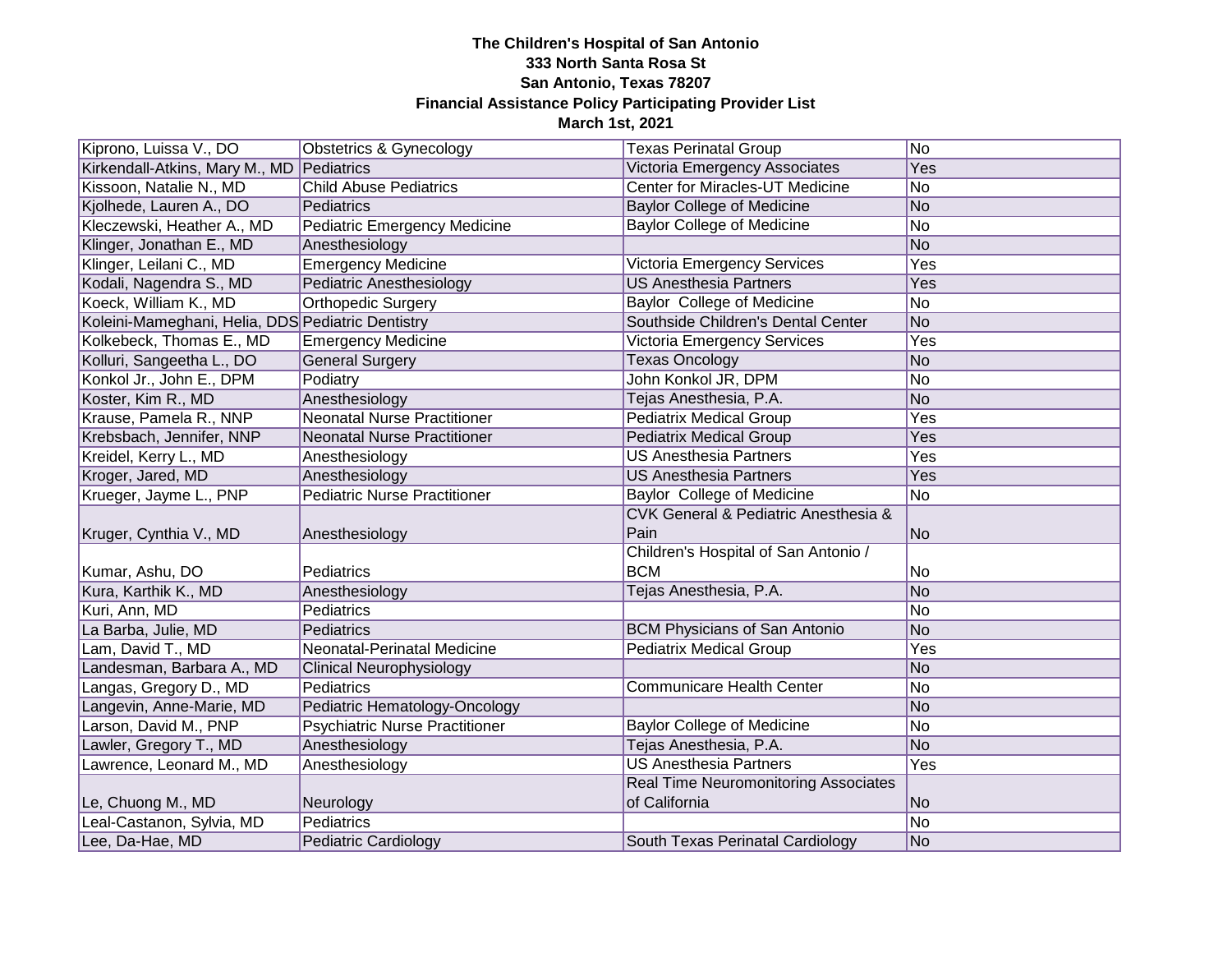| Lee, Jesse W., MD                                         | Pediatrics                              | <b>Baylor College of Medicine</b>      | No.            |
|-----------------------------------------------------------|-----------------------------------------|----------------------------------------|----------------|
|                                                           |                                         | UT Health San Antonio Pediatric        |                |
| Leon-Pineda, Cristina M., DMD Pediatric Dentistry         |                                         | Dentistry                              | No             |
|                                                           |                                         |                                        |                |
| Leslie, Jeffrey A., MD                                    | <b>Pediatric Urology</b>                | Pediatric Urology of San Antonio, PLLC | No             |
| Levan, Jaclyn, DO                                         | Pediatrics                              | <b>Pediatrix Medical Group</b>         | Yes            |
| Lew, David C., MD                                         | Anesthesiology                          | <b>US Anesthesia Partners</b>          | Yes            |
| Lilly, Gregory L., MD                                     | Anesthesiology                          | <b>US Anesthesia Partners</b>          | Yes            |
| Lin, Robin F., MD                                         | Psychiatry                              | <b>Health Link Now</b>                 | <b>No</b>      |
| Lin, Royana H., DDS                                       | <b>Pediatric Dentistry</b>              | <b>UTHSCSA</b>                         | No             |
| Lin, Yuezhen, MD                                          | Pediatric Endocrinology                 | <b>BCM Physician of San Antonio</b>    | <b>No</b>      |
| Lindsey, Sara S., MD                                      | <b>Diagnostic Radiology</b>             | <b>River City Imaging Associates</b>   | Yes            |
| Little, Rhianna M., MD                                    | <b>Pediatric Orthopedic Surgery</b>     | <b>BCM Physicians of San Antonio</b>   | No             |
| Liu, Enchun M., MD                                        | Ophthalmology                           | Retina Associates of South Texas       | N <sub>o</sub> |
| Liu, Jungyi A., DDS                                       | <b>Pediatric Dentistry</b>              | <b>UTHSCSA Dentistry</b>               | No             |
| Liu, Mark, MD                                             | Anesthesiology                          | <b>US Anesthesia Partners</b>          | Yes            |
| Lopez, Jessica A., MD                                     | <b>Emergency Medicine</b>               | Victoria Emergency Associates          | Yes            |
| LoPiano, Jillian, MD                                      | <b>Obstetrics &amp; Gynecology</b>      | <b>Baylor College of Medicine</b>      | <b>No</b>      |
| Lorbieski, Pamela L., NNP                                 | <b>Neonatal Nurse Practitioner</b>      | <b>Pediatrix Medical Group</b>         | Yes            |
| Lord, Timothy D., MD                                      | <b>Pediatric Anesthesiology</b>         | <b>Baylor College of Medicine</b>      | N <sub>o</sub> |
| Lozoya, Maria L., NNP                                     | <b>Neonatal Nurse Practitioner</b>      | <b>Pediatrix Medical Group</b>         | Yes            |
| Lucas, Peter B., MD                                       | Psychiatry                              | <b>Health Link Now</b>                 | N <sub>o</sub> |
| Lukefahr, James L., MD                                    | Pediatrics                              | <b>Center for Miracles</b>             | No             |
|                                                           |                                         | Children's Hospital of San Antonio /   |                |
| Luthen, Rachel, PNP                                       | Acute Care Pediatric Nurse Practitioner | <b>BCM</b>                             | No             |
| Lyon, Tracy, MD                                           | <b>Obstetrics &amp; Gynecology</b>      | <b>Baylor College of Medicine</b>      | No             |
| Mabry, Jeffrey C., DDS                                    | <b>Pediatric Dentistry</b>              | <b>UTHSCSA Pediatric Dentistry</b>     | N <sub>o</sub> |
| Maddux, David, NNP                                        | <b>Neonatal Nurse Practitioner</b>      | <b>Pediatrix Medical Group</b>         | Yes            |
|                                                           |                                         | River City Cardiovascular of San       |                |
| Magallon, Jorge C., MD                                    | Interventional Cardiology               | Antonio PLLC                           | Yes            |
|                                                           |                                         | Children's Hospital of San Antonio /   |                |
| Magnabosco, Elizabeth L., MD Pediatric Orthopedic Surgery |                                         | <b>BCM</b>                             | No             |
| Mahan, Stephanie A., NNP                                  | <b>Neonatal Nurse Practitioner</b>      | <b>Pediatrix Medical Group</b>         | Yes            |
| Malek, Farbod, MD                                         | <b>Orthopedic Surgery</b>               | Bone and Joint Surgery Associates      | No             |
| Malik, Aamir S., MD                                       | <b>Pulmonary Disease</b>                |                                        | No             |
| Malik, Shazli N., MD                                      | Anatomic & Clinical Pathology           | Pathology Associates of San Antonio    | Yes            |
| Mamadaliyev, Kelli R., PNP                                | <b>Pediatric Nurse Practitioner</b>     | <b>Baylor College of Medicine</b>      | No             |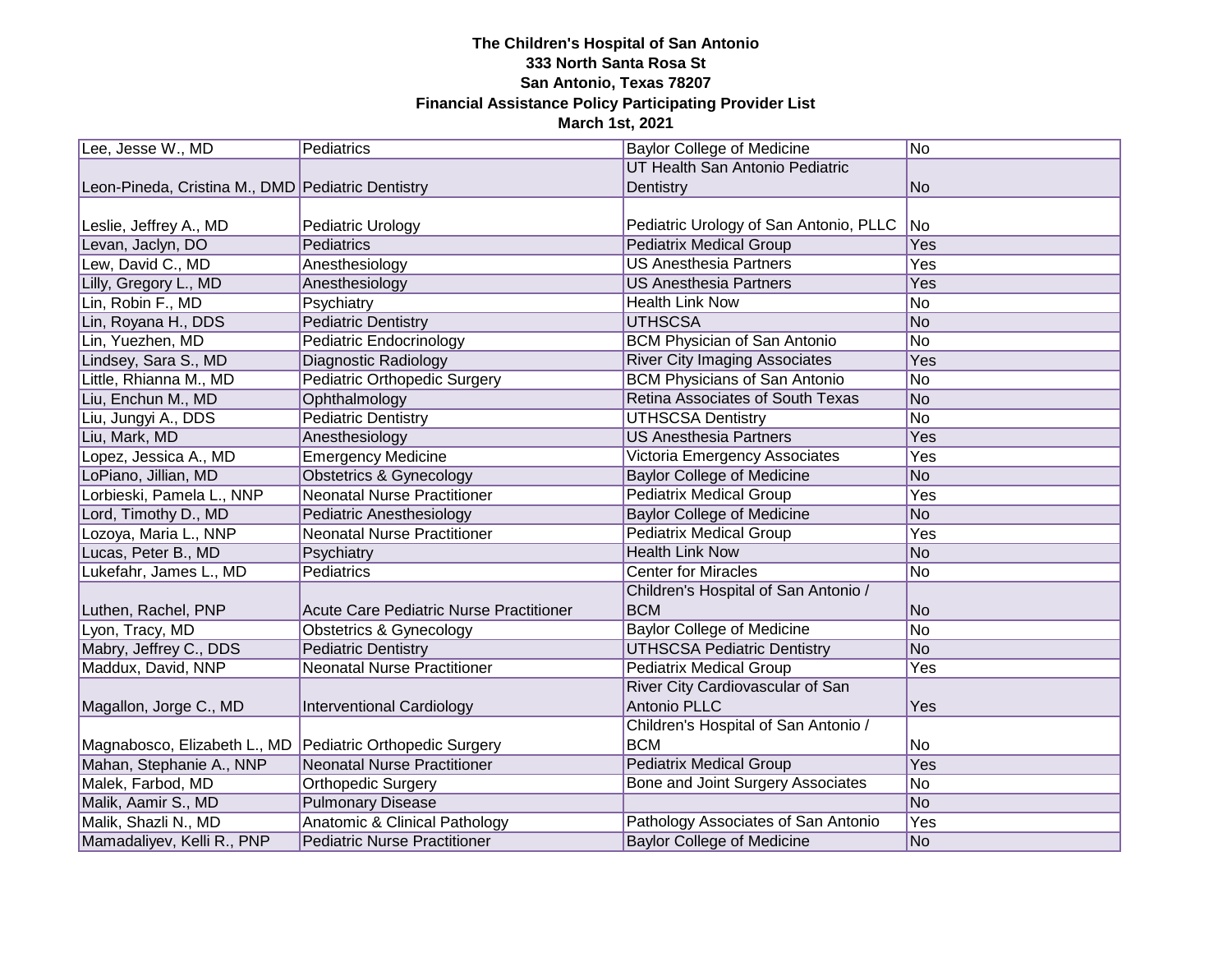| Mamidi, Murali K., MD                                       | Pediatric Anesthesiology              | Tejas Anesthesia, P.A.                                  | N <sub>o</sub> |
|-------------------------------------------------------------|---------------------------------------|---------------------------------------------------------|----------------|
| Mancuso, Patricia A., MD                                    | <b>Neurological Surgery</b>           | <b>Baylor College of Medicine</b>                       | No             |
| Mangiafico, Anna M., NNP                                    | <b>Neonatal Nurse Practitioner</b>    | <b>Pediatrix Medical Group</b>                          | Yes            |
| Marcushamer, Mauricio, DDS                                  | <b>Pediatric Dentistry</b>            | Kids Smile PA                                           | <b>No</b>      |
| Marin, Amy L., PNP                                          | <b>Pediatric Nurse Practitioner</b>   | <b>Pediatrix Medical Group</b>                          | Yes            |
| Marks, Andrew J., MD                                        | <b>Pediatric Urology</b>              | Pediatric Urology of San Antonio                        | <b>No</b>      |
| Marouf, Lina M., MD                                         | Ophthalmology                         | Retina Associates of South Texas, PA                    | No             |
| Martin, Amy R., MD                                          | <b>Emergency Medicine</b>             | Victoria Emergency Associates                           | Yes            |
| Martin, Linda J., MD                                        | Pediatrics                            | <b>CentroMed South Park Clinic</b>                      | No             |
| Martin, Matthew A., MD                                      | Anatomic & Clinical Pathology         | <b>Pathology Associates</b>                             | Yes            |
| Martinez Jr., Andrew, PhD                                   | Pediatric Psychologist                | <b>Baylor College of Medicine</b>                       | No             |
| Martinez, Rafael H., MD                                     | <b>Family Medicine</b>                | <b>CentroMed Santa Rosa Pavilion Clinic</b>             | N <sub>o</sub> |
| Martinez, Sherrylyne M., PNP                                | <b>Pediatric Nurse Practitioner</b>   | <b>Baylor College of Medicine</b>                       | No             |
| Masajo, Aleli C., MD                                        | Pediatrics                            | <b>Firefly Pediatrics</b>                               | N <sub>o</sub> |
| McBurney, Terrance A., MD                                   | Anatomic & Clinical Pathology         | Pathology Associates of San Antonio                     | Yes            |
| McCallin, Tracy E., MD                                      | Pediatrics                            | Children's Hospital of San Antonio /<br><b>BCM</b>      | <b>No</b>      |
| McCarty, Kathren D., DPM                                    | Reconstructive Rearfoot/Ankle Surgery | Sports Occupational & Knee Surgery                      | N <sub>o</sub> |
|                                                             |                                       | <b>UHS- RBG Clinical Pavilion-Pediatric</b>             |                |
| McCormick, Sekinat K., MD                                   | <b>Orthopedic Surgery</b>             | Orthopaedics                                            | <b>No</b>      |
| McCray, Brandy L., MD                                       | Pediatrics                            | Through the Years Pediatrics                            | No             |
| McCurley, Charles W., MD                                    | <b>Family Medicine</b>                | Sports & Family Medicine of Boerne                      | No             |
| McDaniel, Mary Phylinda R., PN Pediatric Nurse Practitioner |                                       |                                                         | No             |
| McDonald, Lisa R., PNP                                      | <b>Pediatric Nurse Practitioner</b>   |                                                         | No             |
| McFarland, Melinda B., MD                                   | Maternal-Fetal Medicine               | Perinatal & Fertility Specialists of San<br>Antonio, PA | No             |
| McInnis, Kathleen M., NNP                                   | <b>Neonatal Nurse Practitioner</b>    | <b>Pediatrix Medical Group</b>                          | Yes            |
| McLean, Scott D., MD                                        | <b>Pediatric Genetics</b>             | <b>Baylor College of Medicine</b>                       | No             |
| McLoughlin, Lucille, MD                                     | <b>Pediatric Gastroenterology</b>     | <b>Baylor College of Medicine</b>                       | N <sub>o</sub> |
| McWilliams, Sara F., MD                                     | Anesthesiology                        | <b>US Anesthesia Partners</b>                           | Yes            |
| Measom, Marianna E., NNP                                    | <b>Neonatal Nurse Practitioner</b>    | <b>Pediatrix Medical Group</b>                          | Yes            |
| Medarametla, Srikanth, MD                                   |                                       | <b>River City Imaging Associates</b>                    | Yes            |
|                                                             |                                       | San Antonio Pediatric Surgery                           |                |
| Megison, Michael L., MD                                     | <b>Pediatric Surgery</b>              | Associates                                              | <b>No</b>      |
| Meier, Primrose C., MD                                      | Neonatal-Perinatal Medicine           | <b>Pediatrix Medical Group</b>                          | Yes            |
| Meisamy, Sina, MD                                           | Radiology                             | <b>River City Imaging Associates</b>                    | Yes            |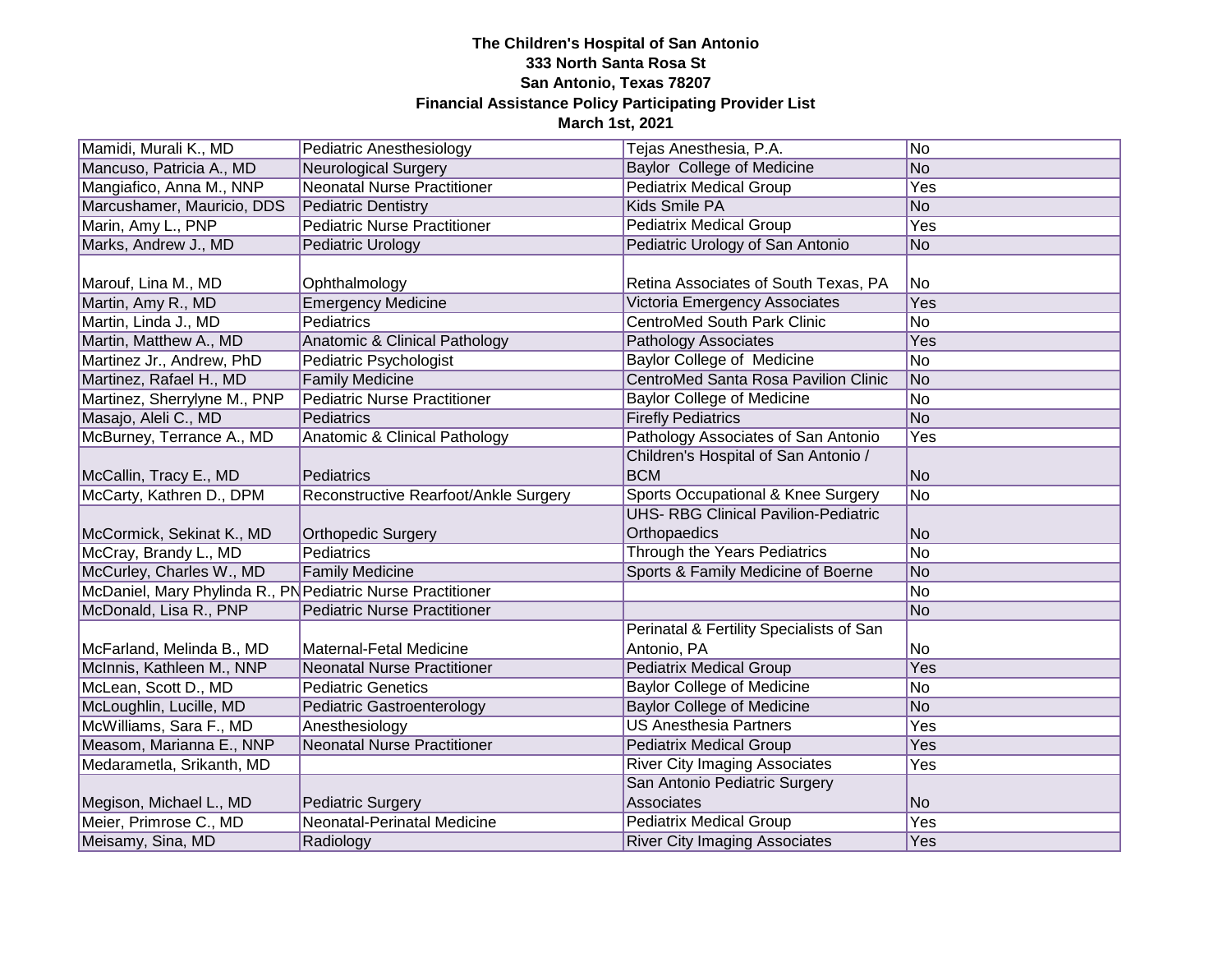| Mella, Kimberly, NNP                                        | Neonatal Nurse Practitioner             | <b>Pediatrix Medical Group</b>              | <b>Yes</b>      |
|-------------------------------------------------------------|-----------------------------------------|---------------------------------------------|-----------------|
| Melvin, Lissa M., MD                                        | Maternal-Fetal Medicine                 | <b>Baylor College of Medicine</b>           | No              |
| Mensch, Victoria F., PA                                     | Physician Assistant                     | <b>BCM Physicians of San Antonio</b>        | Yes             |
|                                                             |                                         |                                             |                 |
| Mercado, Leah A., MD                                        | Pediatrics                              | San Antonio Pediatric Associates, PA        | No              |
| Mercado-Deane, Maria G., MD Pediatric Radiology             |                                         | <b>River City Imaging Associates</b>        | Yes             |
| Mercier, Susan M., NNP                                      | Neonatal Nurse Practitioner             | <b>Pediatrix Medical Group</b>              | Yes             |
| Merritt, Christina E., MD                                   | Pediatrics                              | <b>Children First Pediatric</b>             | $\overline{No}$ |
|                                                             |                                         | <b>UTHSCSA Department of Pediatric</b>      |                 |
| Meyer, Andrew D., MD                                        | <b>Pediatric Critical Care Medicine</b> | <b>Critical Care</b>                        | <b>No</b>       |
| Meza, Michelle M., MD                                       | Neonatal-Perinatal Medicine             | <b>Pediatrix Medical Group</b>              | Yes             |
| Mikalsen, Elena, PhD                                        | Psychology                              | <b>Baylor College Of Medicine</b>           | N <sub>o</sub>  |
| Mina, Maged M., MD                                          | Anesthesiology                          | <b>US Anesthesia Partners</b>               | Yes             |
| Miranda, Justin A., MD                                      | <b>Pediatric Anesthesiology</b>         | <b>US Anesthesia Partners</b>               | <b>Yes</b>      |
| Mishra, Vijayendra, MD                                      | Anesthesiology                          | <b>US Anesthesia Partners</b>               | Yes             |
|                                                             |                                         | San Antonio Pediatric Surgery               |                 |
| Mitchell, Ian C., MD                                        | <b>Pediatric Surgery</b>                | Associates                                  | No              |
| Mizani, Mohammad R., MD                                     | Nephrology                              | South Texas Renal Care Group                | N <sub>o</sub>  |
| Moe Jr, Roderick D., MD                                     | Pediatric Otolaryngology                | Pedi ENT of South Texas                     | No.             |
| Mohan, Sowmya S., MD                                        | Pediatrics                              | <b>Pediatrix Medical Group</b>              | Yes             |
| Mokry, Adrian A., PA                                        | Physician Assistant                     | <b>BCM Physicians of San Antonio</b>        | <b>No</b>       |
|                                                             |                                         | River City Cardiovascular of San            |                 |
| Mokwe, Evan O., MD                                          | Cardiovascular Disease                  | Antonio PLLC                                | Yes             |
| Molina Boero, Maria F., MD                                  | <b>Obstetrics &amp; Gynecology</b>      | <b>CentroMed Walzem Clinic</b>              | N <sub>o</sub>  |
| Molina, Blanca C., MD                                       | Pediatrics                              | <b>Pediatrix Medical Group</b>              | Yes             |
| Molina, Jessica L., MD                                      | Pediatrics                              | CentroMed Noemi Galvan Eling Clinic         | No              |
| Molina, Josue, MD                                           | Pediatrics                              | <b>Communicare Health Center</b>            | No              |
| Molitoriz-Hester, Andrea M., NN Neonatal Nurse Practitioner |                                         | <b>Pediatrix Medical Group</b>              | <b>Yes</b>      |
| Monagas, Javier J., MD                                      | Pediatric Gastroenterology              | <b>BCM Physicians of San Antonio</b>        | <b>No</b>       |
| Monico, Evelyn C., MD                                       | Pediatric Anesthesiology                | <b>US Anesthesia Partners</b>               | Yes             |
| Moore, Lauren B., MD                                        | Anesthesiology                          | <b>US Anesthesia Partners</b>               | Yes             |
|                                                             |                                         | <b>Real Time Neuromonitoring Associates</b> |                 |
| Mora, Michelle, DO                                          | Neurology                               | of California, PC                           | <b>No</b>       |
| Morales, John M., MD                                        | <b>Thoracic Surgery</b>                 | J. Mark Morales MD, PA                      | No              |
| Morales-Colon, Luis O., MD                                  | <b>Obstetrics &amp; Gynecology</b>      | <b>Communicare Health Centers</b>           | No              |
| Moreira, Marcia, MD                                         | Pediatrics                              |                                             | No              |
| Moreno, Amber M., DO                                        | Pediatrics                              | Christus Pediatric Physician Group          | No              |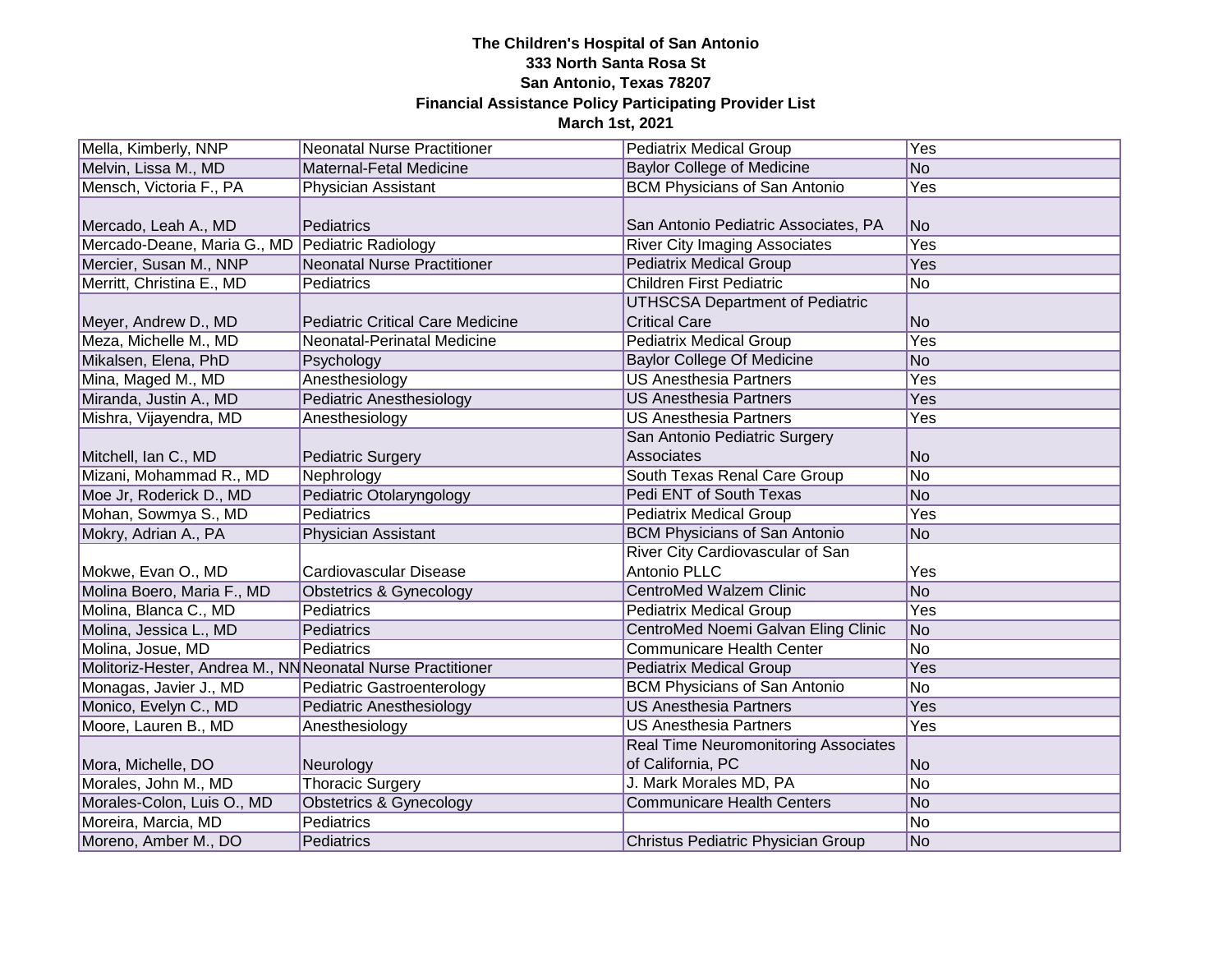| Morgan, Maribel M., MD                  | Neonatal-Perinatal Medicine                                                  | <b>Pediatrix Medical Group</b>          | Yes            |
|-----------------------------------------|------------------------------------------------------------------------------|-----------------------------------------|----------------|
| Moss Jr., Jesse, MD                     | Otolaryngology                                                               |                                         | N <sub>o</sub> |
| Moszkowicz, Arie, MD                    | <b>Diagnostic Radiology</b>                                                  | <b>River City Imaging Associates</b>    | Yes            |
| Motta, Cheryl L., MD                    | Neonatal-Perinatal Medicine                                                  |                                         | <b>No</b>      |
| Mu, Thornton S., MD                     | Neonatal-Perinatal Medicine                                                  | <b>Pediatrix Medical Group</b>          | Yes            |
| Mudrick, Jessica, MD                    | Anesthesiology                                                               | Tejas Anesthesia                        | <b>No</b>      |
| Mudrick, Tucker R., MD                  | Anesthesiology                                                               | <b>Tejas Anesthesia</b>                 | No             |
| Mun, Sandra J., MD                      | Radiology                                                                    | <b>River City Imaging Assiociates</b>   | Yes            |
| Munoz, Melody, MD                       | Pediatrics                                                                   |                                         | No             |
| Murdoch Cuenca, Monica D., M Pediatrics |                                                                              | Victoria Emergency Associates           | Yes            |
| Nall, Christina M., NNP                 | Neonatal Nurse Practitioner                                                  | Pediatrix                               | Yes            |
| Nayar, Scheel, DO                       | <b>Obstetrics &amp; Gynecology</b>                                           | <b>Barlite Women's Health Care</b>      | <b>No</b>      |
| Nelson, Maureen R., MD                  | Physical Medicine & Rehabilitation                                           |                                         | No             |
| Nento, Daniel, MD                       | <b>Thoracic Surgery</b>                                                      | <b>BCM Physicians of San Antonio</b>    | <b>No</b>      |
| Nepal, Manoj K., MD                     | Hospitalist                                                                  | CH of SA Hospital Medicine Group        | No             |
| Nesbitt, Michael E., PA                 | Physician Assistant                                                          | <b>BAMC - Emergency Medicine</b>        | Yes            |
|                                         |                                                                              | Children's Hospital of San Antonio /    |                |
| Newby, David B., MD                     | <b>Pediatric Emergency Medicine</b>                                          | <b>BCM</b>                              | No             |
| Ng, Yu-Tze, MD                          | Neurology w/Special Qualification in Child Neu BCM Physicians of San Antonio |                                         | <b>No</b>      |
|                                         |                                                                              | San Antonio Pediatric Surgery           |                |
| Nice, Tate, MD                          | <b>General Surgery</b>                                                       | Associates                              | No             |
| Nielsen, Peter E., MD                   | Maternal-Fetal Medicine                                                      | <b>BCM Physicians of San Antonio</b>    | <b>No</b>      |
| Noel, James M., MD                      | Pediatric Gastroenterology                                                   | <b>BCM Physicians of San Antonio</b>    | No             |
| Noel, Robert A., MD                     | Pediatric Gastroenterology                                                   | <b>BCM Physicians of San Antonio</b>    | <b>No</b>      |
| O'Brien, Megan M., MD                   | <b>Pediatric Emergency Medicine</b>                                          | <b>BCM Physicians of San Antonio</b>    | No             |
| Ogogor, Nkechi S., MD                   | <b>Obstetrics &amp; Gynecology</b>                                           | <b>River City Women's Health</b>        | Yes            |
| Olabiyi, Olawale, MD                    | Pediatric Cardiology                                                         |                                         | No             |
| Ombaba, Siang King, MD                  | Anesthesiology                                                               | <b>US Anesthesia Partners</b>           | Yes            |
|                                         |                                                                              | River City Cardiovascular of San        |                |
| Ontiveros, Margaret M., MD              | <b>Cardiovascular Disease</b>                                                | Antonio PLLC                            | Yes            |
| Ortiz, Amil U., MD                      | Pediatrics                                                                   | <b>Pediatrix Medical Group</b>          | Yes            |
| Ortiz-Romero, Sara E., MD               | Diagnostic Radiology                                                         | <b>River City Imaging Associates</b>    | Yes            |
| Osborne, John R., MD                    | Radiology                                                                    | <b>River City Imaging Associates</b>    | Yes            |
| Osuji, Nonyerem N., MD                  | <b>Family Medicine</b>                                                       | CentroMed Noemi Galvan Eling Clinic     | No             |
| Oxford, Diana L., MD                    | Anesthesiology                                                               | Tejas Anesthesia, P.A.                  | <b>No</b>      |
| Pacheco, Irene, AC-PNP                  | <b>Acute Care Pediatric Nurse Practitioner</b>                               | <b>Baylor College of Medicine</b>       | No             |
| Panchmatia, Vishal, DMD                 | <b>Pediatric Dentistry</b>                                                   | <b>Tots to Teen Pediatric Dentistry</b> | <b>No</b>      |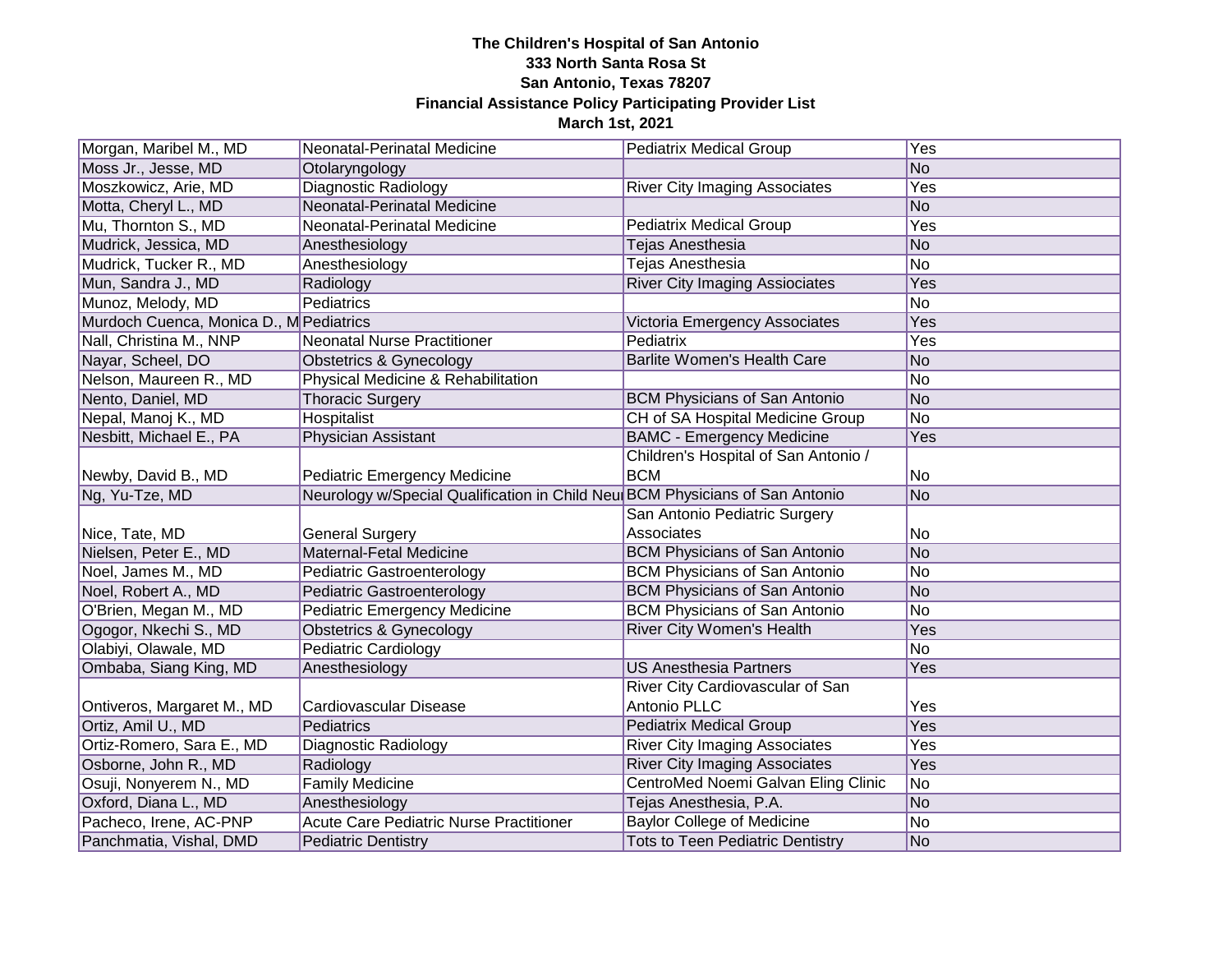| Pandya, Mayank, MD           | Obstetrics & Gynecology                 | Pandya Medical PA                          | N <sub>o</sub>  |
|------------------------------|-----------------------------------------|--------------------------------------------|-----------------|
| Pandya, Vrunda, MD           | Anesthesiology                          | Alliance Spine and Pain Management         | No              |
| Pankratz, Lauren A., MD      | Pediatric Endocrinology                 | Diabetes & Glandular Disease Clinic        | $\overline{No}$ |
| Pappoe, Timothy A., MD       | Neonatal-Perinatal Medicine             | Pediatrix Medical Group- Mednax            | Yes             |
| Parikh, Pratik K., MD        | Pediatrics                              | <b>Pediatrix Medical Group</b>             | Yes             |
| Parker, Holly, PNP           | Acute Care Pediatric Nurse Practitioner | <b>Baylor College Of Medicine</b>          | <b>No</b>       |
| Parra, Ernesto O., MD        | <b>Family Medicine</b>                  | <b>CentroMed South Park Clinic</b>         | <b>No</b>       |
| Parra, Juan M., MD           | Pediatrics                              | <b>CentroMed Southside CLinic</b>          | N <sub>o</sub>  |
| Parra, Norma G., MD          | <b>Family Medicine</b>                  | <b>CentroMed South Park Clinic</b>         | No              |
| Patel, Abhishek P., MD       | <b>Pediatric Critical Care Medicine</b> | <b>BCM Physicians of San Antonio</b>       | No              |
| Patel, Kirtan R., MD         | Psychiatry                              |                                            | No              |
| Patel, Mahendra C., MD       | Pediatric Hematology-Oncology           |                                            | No              |
| Patel, Sandeep N., DO        | Gastroenterology                        | UT Health- Transplant Center               | No              |
| Patel, Tarak J., MD          | Pediatric Pulmonology                   | <b>Texas Medical and Sleep Specialists</b> | N <sub>o</sub>  |
|                              |                                         | Baylor College of Medicine of San          |                 |
| Paudyal-Nepal, Bandana, MD   | Pediatric Nephrology                    | Antonio                                    | No.             |
| Paul, Jeffrey V., MD         | Neonatal-Perinatal Medicine             | <b>Pediatrix Medical Group</b>             | Yes             |
|                              |                                         | The Children's Hospital of San Antonio-    |                 |
| Payne, Allison P., MD        | <b>Pediatrics</b>                       | Alamo Ranch                                | No              |
| Payne, Miles N., MD          | Anesthesiology                          | <b>US Anesthesia Partners</b>              | Yes             |
|                              |                                         | Children's Hospital of San Antonio /       |                 |
| Pena, Jimmy L., PNP          | <b>Psychiatric Nurse Practitioner</b>   | <b>BCM</b>                                 | No              |
| Pena, Rebecca A., PNP        | <b>Pediatric Nurse Practitioner</b>     | Baylor College of Medicine - CHofSA        | No              |
| Pendon, Joseph D., MD        | <b>Emergency Medicine</b>               | Victoria Emergency Associates              | Yes             |
| Perez Jr., Rolando, MD       | <b>Family Medicine</b>                  | Alon Family Health                         | N <sub>o</sub>  |
| PEREZ, DANIEL E., DDS        | Oral and Maxillofacial Surgery          | <b>UTHSCSA</b>                             | <b>No</b>       |
| Perez, Mary H., MD           | Pediatrics                              |                                            | No              |
| Perez-Johnson, Maria E., DO  | Pediatrics                              | Victoria Emergency Associates              | Yes             |
|                              |                                         |                                            |                 |
| Petrescu, Matei S., MD       | <b>Pediatric Critical Care Medicine</b> | Children's Hospital of San Antonio/BCM     | No              |
| Peveto, Rodney V., MD        | Radiology                               | <b>River City Imaging Associates</b>       | Yes             |
| Pham, Viet H., MD            | Otolaryngology                          |                                            | <b>No</b>       |
| Phillips, Christopher W., MD | <b>Emergency Medicine</b>               | Victoria Emergency Associates              | Yes             |
| Pierce, Maria R., MD         | Neonatal-Perinatal Medicine             | <b>Pediatrix Medical Group</b>             | Yes             |
| Pirraglia, Peter D., MD      | Pediatrics                              | South Texas Center for Pediatric Care      | <b>No</b>       |
| Platt, Phillip L., NNP       | <b>Neonatal Nurse Practitioner</b>      | <b>Pediatrix Medical Group</b>             | Yes             |
| Pollard, Trevor G., MD       | Anesthesiology                          | Tejas Anesthesia, P.A.                     | <b>No</b>       |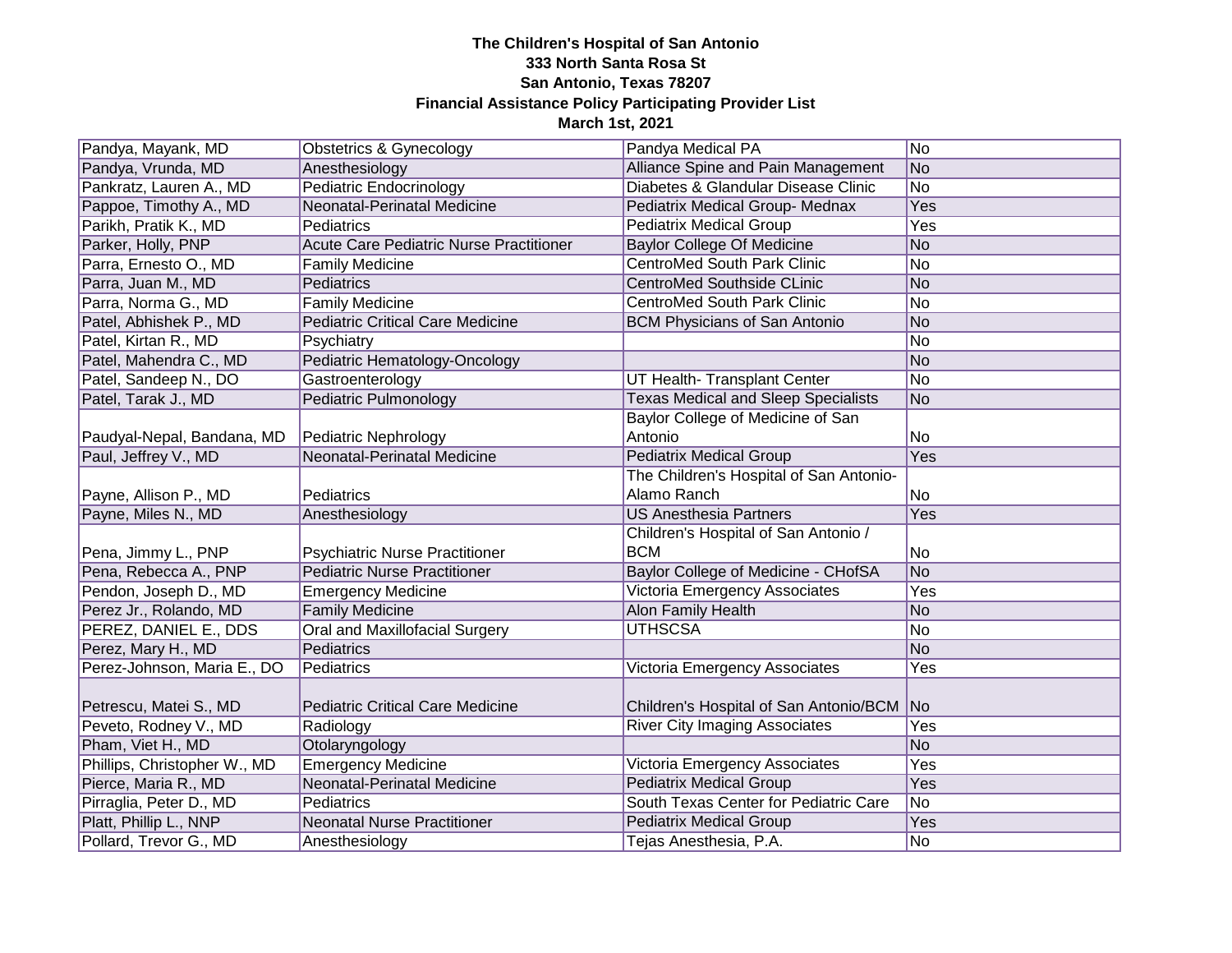| Ponce, Sarah E., PA                                  | <b>Physician Assistant</b>                                                   | <b>BCM Physicians of San Antonio</b>        | No              |
|------------------------------------------------------|------------------------------------------------------------------------------|---------------------------------------------|-----------------|
| Poole, Michelle R., PNP                              | <b>Pediatric Nurse Practitioner</b>                                          | Victoria Emergency Associates               | Yes             |
| Porisch, Mary E., MD                                 | <b>Pediatric Cardiology</b>                                                  | <b>Pediatric Cardiology Associates</b>      | No              |
|                                                      |                                                                              | Real Time Neuromonitoring Associates        |                 |
| Porter, Douglas, MD                                  | Neurology                                                                    | of CA                                       | No              |
| Powers, George C., MD                                | Neonatal-Perinatal Medicine                                                  | <b>Pediatrix Medical Group</b>              | Yes             |
|                                                      |                                                                              |                                             |                 |
| Prieto, Juan C., MD                                  | Pediatric Urology                                                            | Pediatric Urology of San Antonio, PLLC   No |                 |
| Prieto, Luis G., MD                                  | <b>Obstetrics &amp; Gynecology</b>                                           |                                             | No              |
| Puchimada, Bollamma P., DDS Pediatric Dentistry      |                                                                              | <b>Tots to Teens</b>                        | No              |
| Puckett, James A., NNP                               | Neonatal Nurse Practitioner                                                  | <b>Pediatrix Medical Group</b>              | Yes             |
| Puri, Muhammad Rehan A., MD Psychiatry               |                                                                              |                                             | No              |
| Quezada, Carlos E., MD                               | Obstetrics & Gynecology                                                      | Santa Rosa Family Health Center             | No              |
| Quintela, Heather, MD                                | Anesthesiology                                                               | <b>US Anesthesia Partners</b>               | Yes             |
| Rafie, Abraham D., MD                                | Radiology                                                                    | <b>River City Imaging Associates</b>        | Yes             |
| Rajani, Rajiv, MD                                    | <b>Orthopedic Surgery</b>                                                    | <b>UT Health San Antonio</b>                | No              |
| Raju, Gaayana A., MD                                 | <b>Pediatric Urology</b>                                                     | Peditaric Urology of San Antonio            | No              |
| Rakowczyk, Robert W., MD                             | <b>Family Medicine</b>                                                       | <b>CHRISTUS Family Medicine Oak Run</b>     | No.             |
| Ramakrishnarao, Veerakaputra Obstetrics & Gynecology |                                                                              | <b>OB/GYN &amp; Anesthesia Associates</b>   | No              |
| Ramirez, Danielle, MD                                | Pediatrics                                                                   | <b>Pediatrix Medical Group</b>              | Yes             |
| Ramirez, Victoria A., DDS                            | <b>Pediatric Dentistry</b>                                                   | Safari Children's Dentistry & Braces        | No              |
| Ramos, Susanne E., NNP                               | Neonatal Nurse Practitioner                                                  | <b>Pediatrix Medical Group</b>              | Yes             |
| Rana, Pauravi J., MD                                 | Psychiatry                                                                   | Asana Integrated Medical Group              | No              |
| Randev, Prabhjot, MD                                 | Pediatrics                                                                   | Centromed                                   | No              |
| Rasch, Deborah K., MD                                | Anesthesiology                                                               | Tejas Anesthesia, P.A.                      | No              |
| Raza, Shakeel, MD                                    | Psychiatry                                                                   | <b>Health Link Now</b>                      | No              |
| Razzaq, Samiya, MD                                   | Pediatrics                                                                   | <b>Baylor College of Medicine</b>           | No              |
| Reddy, Nagakrishna, MD                               | <b>Obstetrics &amp; Gynecology</b>                                           | <b>New Braunfels OB/GYN</b>                 | No              |
| Reddy, Uma C., MD                                    | Radiology                                                                    | <b>River City Imaging Associates</b>        | Yes             |
| Reddy, Venkat R., MD                                 | Interventional Radiology and Diagnostic Radiol River City Imaging Associates |                                             | Yes             |
| Reeves, Linh T., PA                                  | Physician Assistant                                                          |                                             | No              |
| Rettig, Shaylon D., MD                               | <b>Pediatric Emergency Medicine</b>                                          | <b>Baylor College of Medicine</b>           | $\overline{No}$ |
| Reyburn, Brent, DO                                   | Neonatal-Perinatal Medicine                                                  | <b>Pediatrix Medical Group</b>              | Yes             |
|                                                      |                                                                              | Pathology Associates of San Antonio,        |                 |
| Richmond, Abby M., MD                                | Anatomic & Clinical Pathology                                                | <b>LLP</b>                                  | Yes             |
| Richmond, Cliff M., MD                               | Anatomic & Clinical Pathology                                                | Pathology Associates of San Antonio         | Yes             |
| Rios, Ruben, MD                                      | Anesthesiology                                                               | <b>US Anesthesia Partners</b>               | Yes             |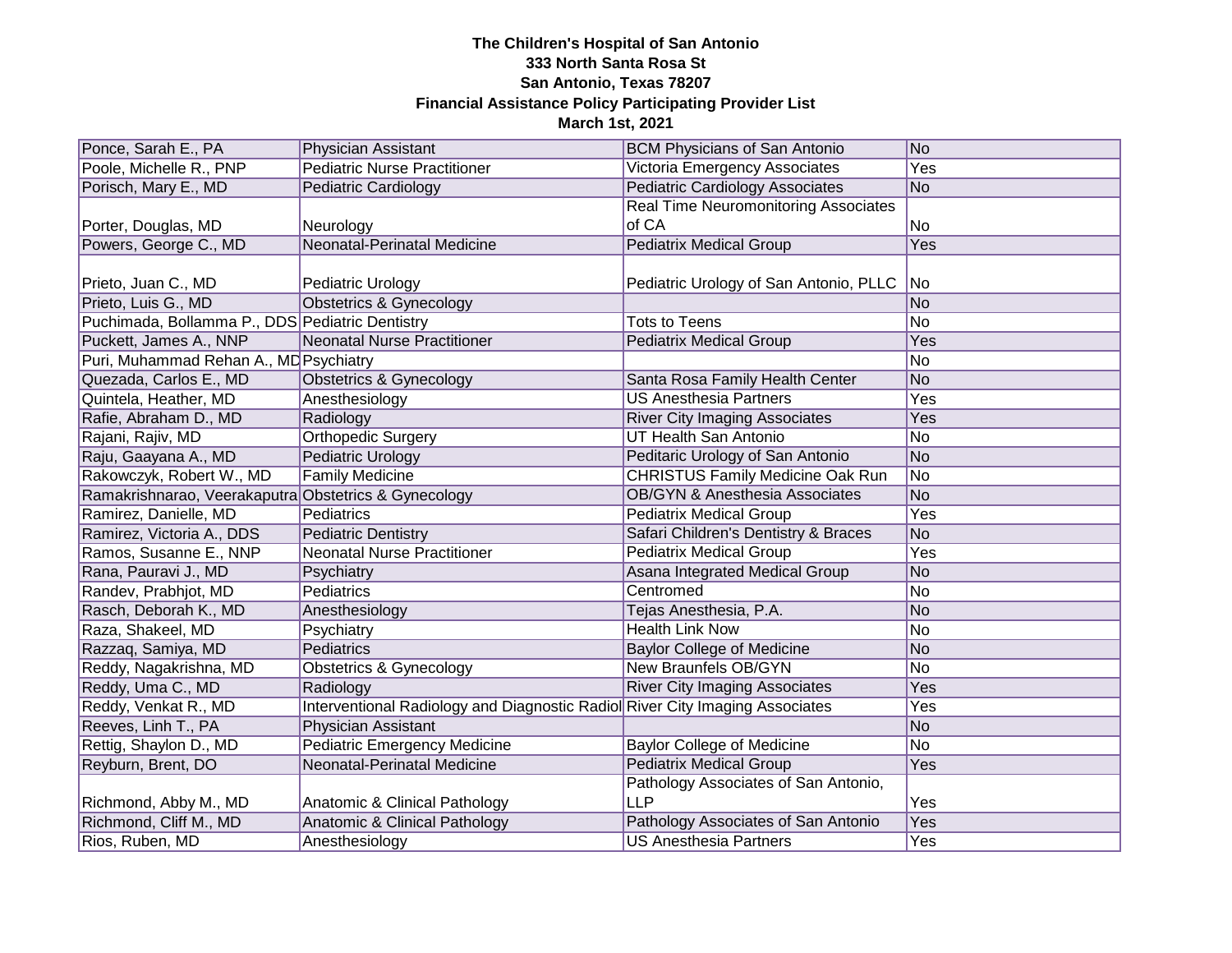|                                          |                                         | <b>Trinity Adult and Pediatric Orthopedic</b> |                |
|------------------------------------------|-----------------------------------------|-----------------------------------------------|----------------|
| Ritchie, Eric R., MD                     | <b>Orthopedic Surgery</b>               | Specialists                                   | No             |
|                                          |                                         | Children's Hospital of San Antonio /          |                |
| Rittichier, Kristine K., MD              | <b>Pediatric Emergency Medicine</b>     | <b>BCM</b>                                    | No             |
| Rivera, Susan Y., MD                     | <b>Obstetrics &amp; Gynecology</b>      | <b>Baylor College of Medicine</b>             | No             |
| Rivera-Santiago, Hilda M., MD            | Pediatrics                              | CentroMed                                     | No             |
| Rizvi, Rabab, MD                         | Psychiatry                              | <b>Health Link Now</b>                        | No             |
|                                          |                                         | San Antonio Pediatric Surgery                 |                |
| Robertson, Frank M., MD                  | <b>Pediatric Surgery</b>                | Associates                                    | No             |
| Robertson, Timothy L., NNP               | Neonatal Nurse Practitioner             | <b>Pediatrix Medical Group</b>                | Yes            |
| Robinson, Joe D., MD                     | Anesthesiology                          | <b>US Anesthesia Partners</b>                 | Yes            |
| Robitschek, Jon, MD                      | Otolaryngology - Head & Neck Surgery    | <b>Brooke Army Medical Center</b>             | No             |
| Robles, Juliana L., MD                   | Pediatrics                              | <b>CentroMed Southside Clinic</b>             | No             |
| Rocha-Davis, Rebecca A., MD              | Pediatrics                              | Pedatric Medicine, PA                         | No             |
| Rodkey, Mark L., MD                      | Pediatric Emergency Medicine            | <b>Victoria Emergency Associates</b>          | Yes            |
| Rodriguez, Briana K., MD                 | Anesthesiology                          | <b>US Anesthesia Partners</b>                 | Yes            |
| Rodriguez, Emma I., MD                   | Maternal-Fetal Medicine                 |                                               | No             |
| Rodriguez, Luis A., MD                   | Pediatrics                              | CentroMed                                     | No             |
| Rodriguez, Luisa M., MD                  | Pediatric Endocrinology                 | <b>Baylor Pediatrics Consultants</b>          | No             |
| Rodriguez, Timothy D., FNP               | <b>Family Nurse Practitioner</b>        | Victoria Emergency Associates                 | Yes            |
| Rodriguez-Munoz, Maria V., MD Pediatrics |                                         | CentroMed South Park Medical Clinic           | No             |
| Roeder, Elizabeth R., MD                 | <b>Clinical Genetics</b>                | <b>Baylor College</b>                         | No             |
| Rohena, Luis O., MD                      | <b>Pediatric Genetics</b>               | San Antonio Military Medical Center           | No             |
| Rollins, Sara K., NNP                    | <b>Neonatal Nurse Practitioner</b>      | <b>Pediatrix Medical Group</b>                | Yes            |
| Rosado, Jose G., MD                      | Pediatrics                              | <b>ABCD Pediatrics</b>                        | No             |
| Rowe, Janet L., MD                       | Pediatric Nephrology                    | Kidney & Wellness Center                      | N <sub>o</sub> |
| Rubio Jr., Juan E., MD                   | Ophthalmology                           | Retina Associates of South Texas              | No             |
| Ruiz, Gilbert M., MD                     | Otolaryngology                          | ENT Clinics of San Antonio, PA                | No             |
| Ruiz, Mario E., MD                       | <b>Diagnostic Radiology</b>             | Kalaga, P.A.                                  | No             |
|                                          |                                         |                                               |                |
| Ruparel, Nikita, DDS                     | Endodontics                             | UTHSCSA Department of Endodontics             | No             |
| Ryaboy, Jacqueline M., MD                | Pediatrics                              | <b>ABCD Pediatrics</b>                        | N <sub>o</sub> |
| Saenz, Amanda M., PNP                    | <b>Psychiatric Nurse Practitioner</b>   | Pediatrix Medical Group - Mednax              | Yes            |
| Saenz, Rolando H., MD                    | <b>Colon and Rectal Surgery</b>         | San Lucas Surgical Associates PA              | No             |
| Salameh, Mohammed, MD                    | <b>Pediatric Critical Care Medicine</b> | <b>Baylor College of Medicine</b>             | No             |
| Salgado, Nancy, NNP                      | <b>Neonatal Nurse Practitioner</b>      | <b>Pediatrix Medical Group</b>                | Yes            |
| Salih, Amanda, MD                        | Pediatrics                              | <b>Communicare Health Centers</b>             | No             |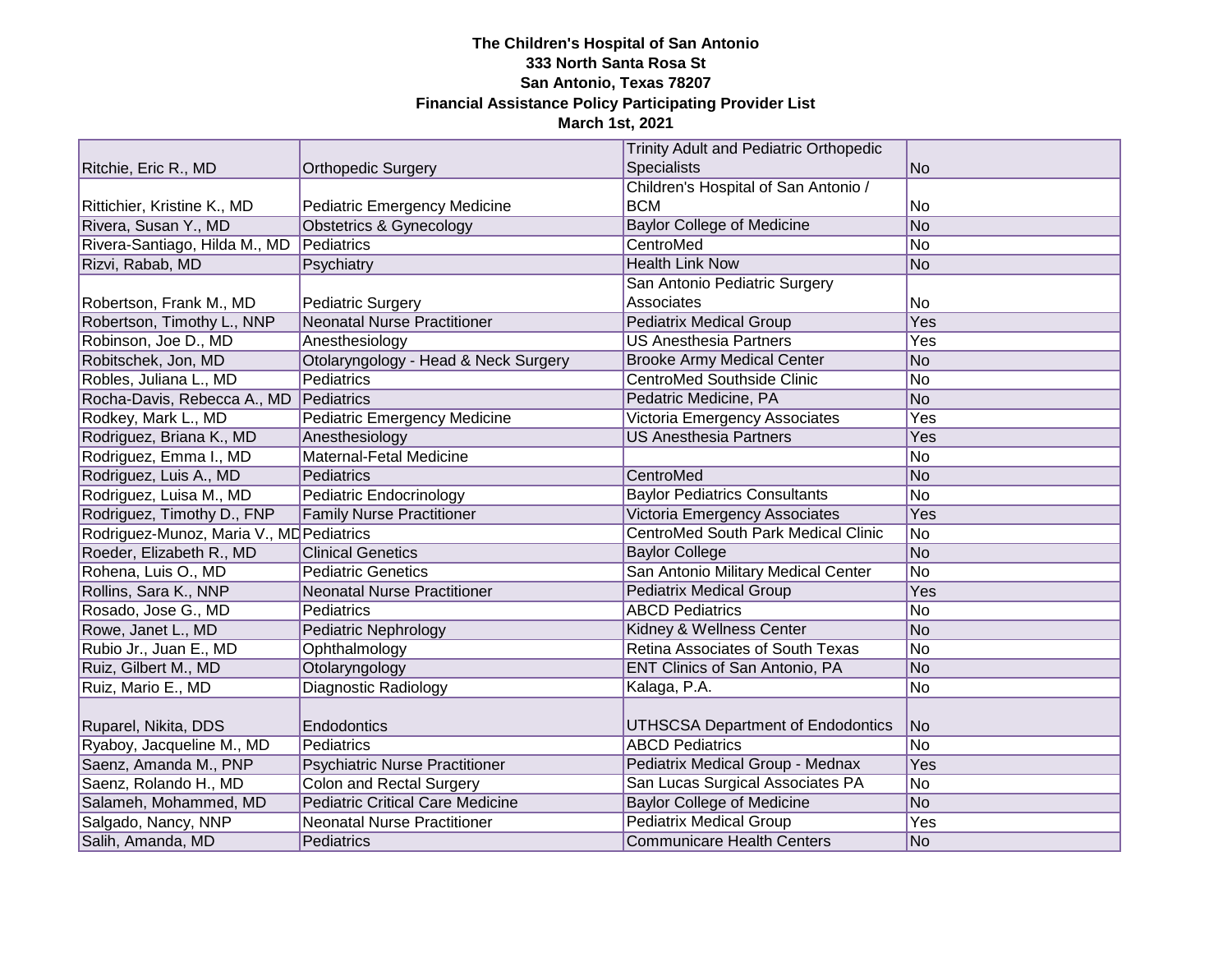| Salinas, Angela A., MD                                       | Pediatrics                              |                                            | No  |
|--------------------------------------------------------------|-----------------------------------------|--------------------------------------------|-----|
| Salinas, Molly A., MD                                        | Pediatrics                              | South Texas Center for Pediatric Care      | No  |
|                                                              |                                         | San Antonio Infectious Disease             |     |
| Samano, Annalisa C., AGACNF                                  |                                         | Consultants                                | Yes |
| Samdani, Sheema, DO                                          | <b>Emergency Medicine</b>               | Victoria Emergency Associates              | Yes |
| Sanchez, Dimarys D., MD                                      | Pediatrics                              | <b>Baylor College of Medicine</b>          | No  |
| Sanders, Virginia M., MD                                     | <b>Pediatric Emergency Medicine</b>     | Victoria Emergency Associates              | Yes |
| Sandoval, Cynthia M., NNP                                    | <b>Neonatal Nurse Practitioner</b>      | <b>Pediatrix Medical Group</b>             | Yes |
| Sandoval, Maria D., MD                                       | Hospitalist                             | CH of SA Hospital Medicine Group           | No  |
|                                                              |                                         |                                            |     |
| Santellana, Rolando R., DPM                                  | Podiatry                                | The Podiatry Group of South Texas PA       | No. |
| Santillan-Gomez, Antonio, MD                                 | <b>Gynecologic Oncology</b>             | <b>Cancer Care Centers of South Texas</b>  | No  |
| Santoro, Jose E., MD                                         | Anesthesiology                          | <b>US Anesthesia Partners</b>              | Yes |
| Santosa, Claudia, MD                                         | Anesthesiology                          | <b>US Anesthesia Partners</b>              | Yes |
| Satpathy, Bighnesh, MD                                       | Radiology                               | <b>River City Imaging Associates</b>       | Yes |
| Savage, Clare M., MD                                         | Radiology                               | <b>River City Imaging Associates</b>       | Yes |
| Scanlon, Michelle R., DO                                     | Anesthesiology                          | Tejas Anesthesia, PA                       | No  |
| Schanen, Peter J., FNP                                       | <b>Family Nurse Practitioner</b>        | Cardiology of San Antonio, PA              | Yes |
|                                                              |                                         |                                            |     |
| Schaub, Rebecca L., MD                                       | Pediatric Endocrinology                 | CH of SA Pediatric Endocrinology Clinic No |     |
| Schauer, Steven G., DO                                       | <b>Emergency Medicine</b>               | <b>Victoria Emergency Associates</b>       | Yes |
| Schechtman, Jessica M., DO                                   | <b>Obstetrics &amp; Gynecology</b>      |                                            | No  |
| Schilling, Harry E., MD                                      | Otolaryngology                          | ENT Clinics of San Antonio, PA             | No  |
| Schlechter, Anna K., MD                                      | <b>Pediatric Emergency Medicine</b>     | <b>Baylor College of Medicine</b>          | No  |
| Schlieder, Daniel W., MD, DDS Oral and Maxillofacial Surgery |                                         | <b>Brooke Army Medical Center</b>          | No  |
| Schlosberg IV, Richard T., MD                                | Pediatrics                              | <b>ABCD Pediatrics</b>                     | No  |
| Schmid, Carrie A., MD                                        | <b>Clinical Genetics &amp; Genomics</b> | <b>Baylor College of Medicine</b>          | No  |
|                                                              |                                         | San Antonio Pediatric Orthopedic           |     |
| Schmitz, Matthew R., MD                                      | Pediatric Orthopedic Surgery            | Associates of San Antonio                  | No  |
|                                                              |                                         | Christus Santa Rosa Family Health          |     |
| Schultz, Amanda E., MD                                       | <b>Family Medicine</b>                  | Center                                     | No  |
|                                                              |                                         | San Antonio Military Medical Center-       |     |
| Schutter, Ryan J., MD                                        | Anesthesiology                          | <b>SAMMC</b>                               | No  |
| Scott, Andy G., PA                                           | Physician Assistant                     | Victoria Emergency Associates              | Yes |
| Sedillo, Daniel J., MD                                       | <b>Pediatric Critical Care Medicine</b> | CH of SA Pediatric Sedation Group          | No  |
| Sehgal, Savitha D., MD                                       | Anesthesiology                          | Tejas Anesthesia, P.A.                     | No  |
| Sellers, Cheryl S., DDS                                      | Dentistry                               | <b>Children's Dental Ark</b>               | No  |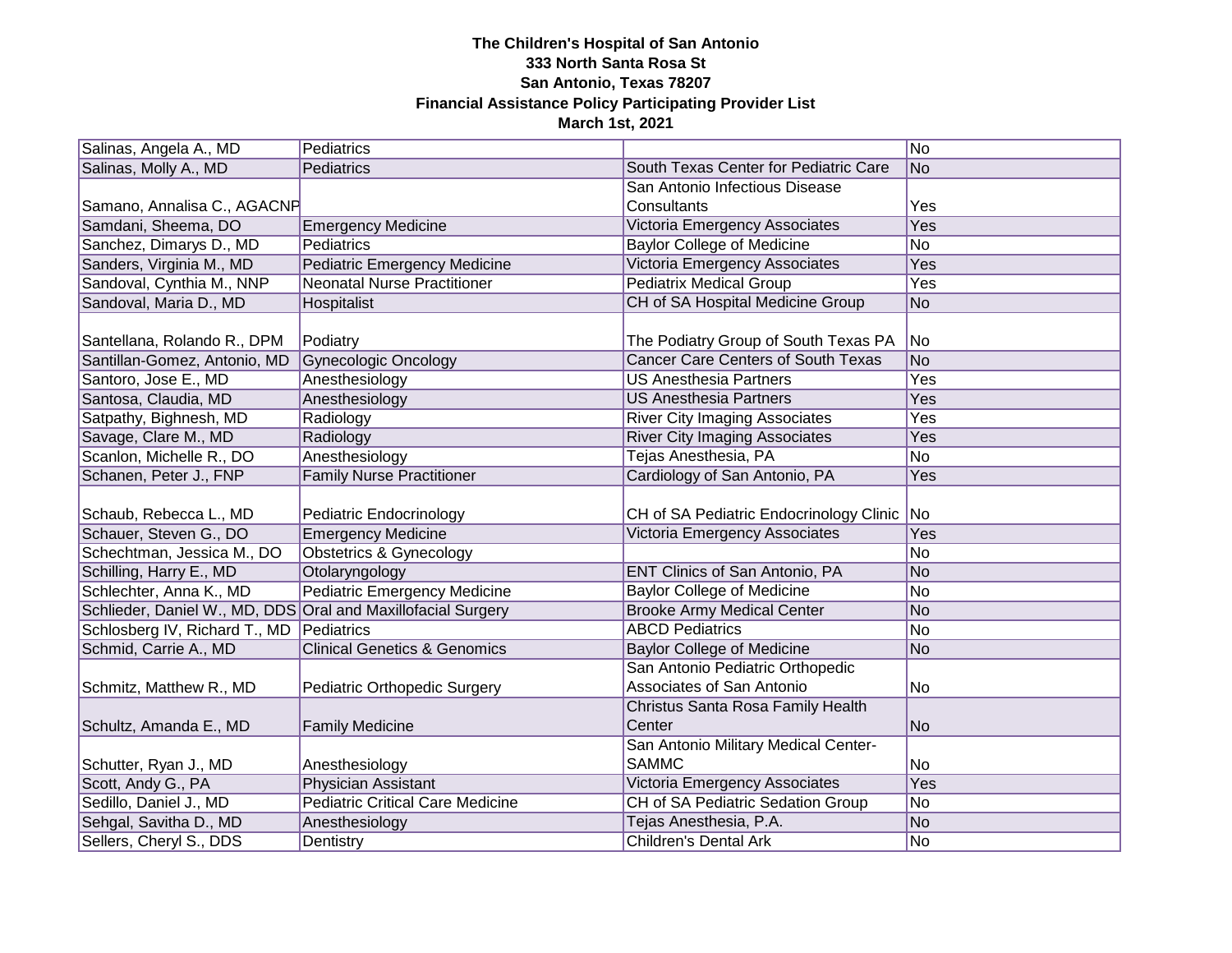|                                                            |                                                                              | <b>CHRISTUS Santa Rosa Family Health</b> |                |
|------------------------------------------------------------|------------------------------------------------------------------------------|------------------------------------------|----------------|
| Seto, Edward, MD                                           | <b>Family Medicine</b>                                                       | Center                                   | No             |
| Shah, Poonam V., DDS                                       | <b>Pediatric Dentistry</b>                                                   | <b>Helotes Pediatrics</b>                | No             |
| Shah, Shafqat, MD                                          | Pediatric Hematology-Oncology                                                | UT Health San Antonio                    | No             |
| Shamblin, Brandon C., DDS                                  | <b>Pediatric Dentistry</b>                                                   | Treetop Pediatric Dentistry, PC          | N <sub>o</sub> |
| Shanley, Leticia A., MD                                    | Hospitalist                                                                  | CH of SA Hospital Medicine Group         | No             |
| Shapiro, Murray, MD                                        | Interventional Radiology and Diagnostic Radiol River City Imaging Associates |                                          | Yes            |
| Shardonofsky, Felix R., MD                                 | Pediatric Pulmonology                                                        | Children's Hospital of San Antonio       | No             |
| Sharma, Chetan, MD                                         | Pediatrics                                                                   | Baylor College of Medicine               | No             |
| Sharma, Shirin, MD                                         | Nephrology                                                                   | South Texas Renal Care Center            | No             |
| Shelton-Hong, Jennifer L., NNP Neonatal Nurse Practitioner |                                                                              | <b>Pediatrix Medical Group</b>           | Yes            |
| Shepherd, John M., MD                                      | <b>Pediatric Anesthesiology</b>                                              | Tejas Anesthesia, P.A.                   | No             |
| Shields, Andrea D., MD                                     | Maternal-Fetal Medicine                                                      | <b>Baylor College of Medicine</b>        | No             |
| Shirani, Khan Z., MD                                       |                                                                              | <b>O2H Docs, PLLC</b>                    | No             |
| Simmons III, James W., DO                                  | Pediatric Orthopedic Surgery                                                 | South Texas Spinal Clinic                | No             |
| Simone, Susannah L., MD                                    | Pediatrics                                                                   | <b>ABCD Pediatrics</b>                   | No             |
| Singh, Harinder R., MD                                     | <b>Pediatric Cardiology</b>                                                  | <b>BCM Physicians of San Antonio</b>     | No             |
| Sitek, Roman, MD                                           | Pediatrics                                                                   | Texas Inpatient Pediatrics, PA           | No             |
|                                                            |                                                                              | San Antonio Military Medical Center-     |                |
| Slogic, Katherine M., MD                                   | Anesthesiology                                                               | <b>SAMMC</b>                             | No             |
|                                                            |                                                                              | The Children's Hospital of SA Primary    |                |
| Smith, Courtney A., MD                                     | Pediatrics                                                                   | <b>Care-Dominion Crossing</b>            | No             |
|                                                            |                                                                              | Texas Medical & Sleep Specialists,       |                |
| Smith, Kelly J., MD                                        | Pediatric Pulmonology                                                        | <b>PLLC</b>                              | No             |
| Snyder, Angelique M., PsyD                                 | Psychology                                                                   | <b>Baylor College Of Medicine</b>        | No             |
| Sollohub, Heather M., NNP                                  | <b>Neonatal Nurse Practitioner</b>                                           | <b>Pediatrix Medical Group</b>           | Yes            |
|                                                            |                                                                              | Neurosurgial Associates of San Antonio,  |                |
| Son, Colin T., MD                                          | <b>Neurological Surgery</b>                                                  | P.A                                      | No             |
| Soni, Perla N., MD                                         | Pediatrics                                                                   | <b>Baylor College of Medicine</b>        | N <sub>o</sub> |
| Soulas Jr., Moises M., MD                                  | <b>General Surgery</b>                                                       | <b>Medical Clinic of Castroville</b>     | No             |
|                                                            |                                                                              | Pediatric Orthopedic & Scoliosis Center  |                |
| Soyars, Adam K., PA                                        | Physician Assistant                                                          | of South Texas                           | No             |
| Spadaccini, Cathy J., MD                                   | Anatomic & Clinical Pathology                                                | Pathology Associates of San Antonio      | Yes            |
| Spiller, Lora R., MD                                       | Pediatrics                                                                   | <b>Center for Miracles</b>               | No             |
| Stallard, Stacey A., DO                                    | <b>Pediatric Anesthesiology</b>                                              | <b>US Anesthesia Partners</b>            | Yes            |
| Stanley, Brenda J., NNP                                    | <b>Neonatal Nurse Practitioner</b>                                           | <b>Pediatrix Medical Group</b>           | Yes            |
| Stavinoha, Tyler J., MD                                    | <b>Orthopedic Surgery</b>                                                    | Baylor College of Medicine               | No             |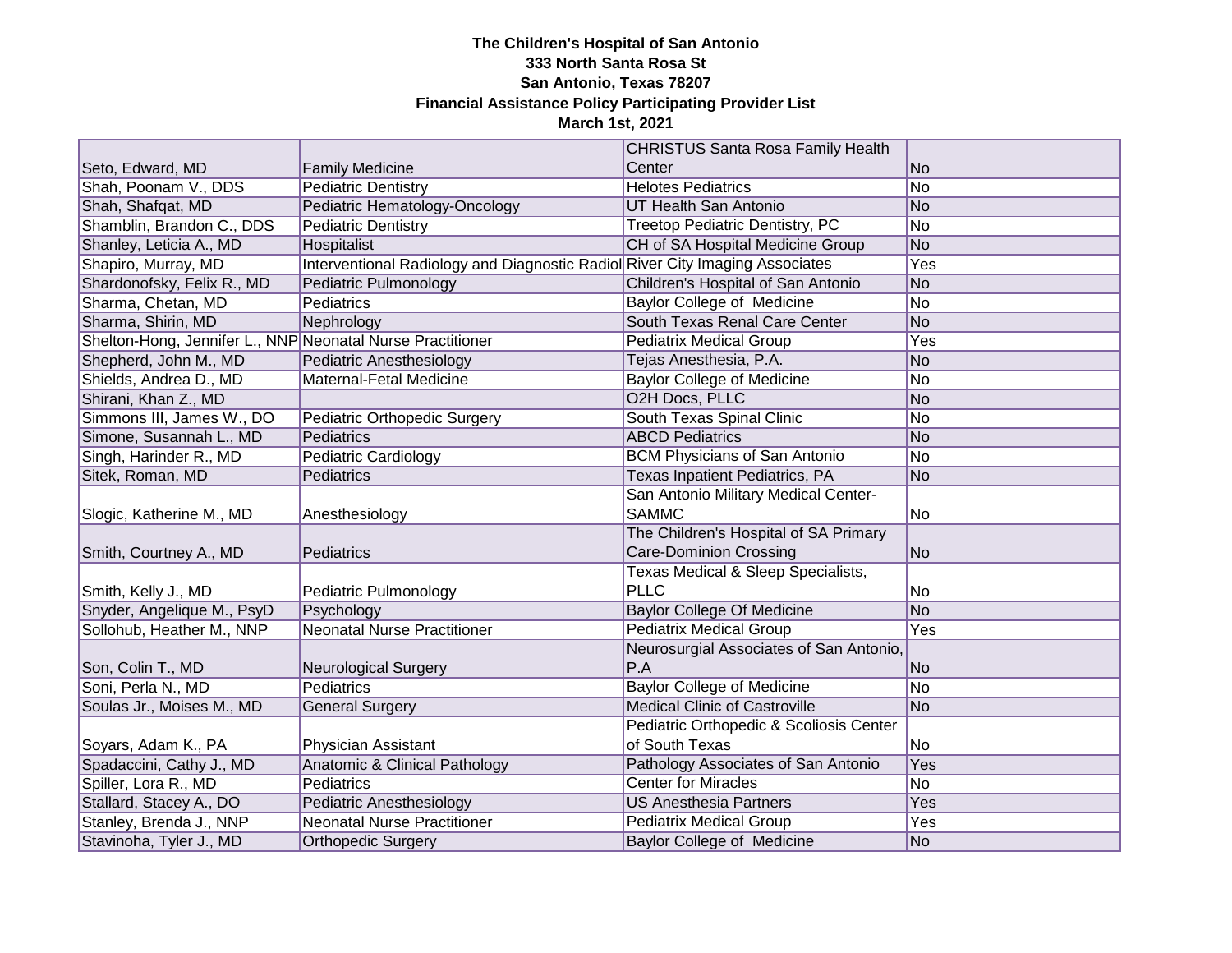| Stecki, Jeremiah, NNP       | <b>Neonatal Nurse Practitioner</b>             | <b>Pediatrix Medical Group</b>            | <b>Yes</b>      |
|-----------------------------|------------------------------------------------|-------------------------------------------|-----------------|
|                             |                                                | Pediatric Orthopedic Associates of San    |                 |
| Stefko, Raymond M., MD      | Pediatric Orthopedic Surgery                   | Antonio                                   | <b>No</b>       |
| Steinhauer, William D., DDS | <b>Pediatric Dentistry</b>                     |                                           | <b>No</b>       |
| Stephens, Robert P., MD     | Pediatrics                                     | Cornerstone Pediatrics, P.A.              | <b>No</b>       |
| Stewart, Blair M., PA       | Physician Assistant                            | <b>Baylor College of Medicine</b>         | No              |
| Stewart, Theresa L., MD     | <b>Obstetrics &amp; Gynecology</b>             | <b>Baylor College of Medicine</b>         | <b>No</b>       |
| Stiebel, Victor, MD         | Psychiatry                                     |                                           | No              |
| Stokes, Mary J., MD         | <b>Obstetrics &amp; Gynecology</b>             | Central Women's Health Care               | <b>No</b>       |
| Strehlow V, Robert, MD      | Anesthesiology                                 | Tejas Anesthesia, P.A.                    | No              |
| Streitz, Matthew J., MD     | <b>Emergency Medicine</b>                      | <b>Victoria Emergency Associates</b>      | Yes             |
| Sundberg, Paul, MD          | <b>Obstetrics &amp; Gynecology</b>             | <b>Communicare Health Centers</b>         | No              |
| Suresh, Tunga, MD           | <b>Pediatric Anesthesiology</b>                |                                           | <b>No</b>       |
| Svoboda, Melissa D., MD     | Neurology w/Special Qualification in Child Neu |                                           | No              |
| Svojsik, Marcela S., MD     | Hospitalist                                    | Baylor College of Medicine                | <b>No</b>       |
| Swaney, Glenn P., MD        | Anesthesiology                                 | <b>US Anesthesia Partners</b>             | Yes             |
| Swearingen, Stephen D., MD  | Radiology                                      | <b>River City Imaging Associates</b>      | Yes             |
|                             |                                                | <b>Barrio Comprehensive Family Health</b> |                 |
| Switzer Jr., Richard M., MD | Pediatrics                                     | Center                                    | No              |
|                             |                                                | South Texas Oncology & Hematology,        |                 |
| Szender, James B., MD       | <b>Gynecologic Oncology</b>                    | <b>PLLC</b>                               | <b>No</b>       |
| Szewc, Robert G., MD        | <b>Internal Medicine</b>                       |                                           | No              |
| Tagle, Monica V., PNP       | <b>Pediatric Nurse Practitioner</b>            | <b>Pediatrix Medical Group</b>            | Yes             |
|                             |                                                | San Antonio Head & Neck Surgical          |                 |
| Talley, Stephen J., MD      | Otolaryngology - Head & Neck Surgery           | Assoc, PA                                 | No              |
|                             |                                                | Kidney Hypertension & Transplant          |                 |
| Tamirisa, Srinath K., MD    | Nephrology                                     | Specialists                               | <b>No</b>       |
| Tarbox, Peter A., MD        | Neurology                                      |                                           | $\overline{No}$ |
| Tardy, Joshua C., MD        | Pediatrics                                     |                                           | <b>No</b>       |
| <b>Taylor, Amanda, MD</b>   | Anesthesiology                                 | <b>US Anesthesia Partners</b>             | Yes             |
| Taylor, Travis J., MD       | <b>Pediatric Anesthesiology</b>                | Tejas Anesthesia                          | <b>No</b>       |
| Tecuanhuey, Yolanda E., MD  | Pediatric Anesthesiology                       | Tejas Anesthesia, P.A.                    | No              |
| Tehas, Mary E., PNP         | <b>Pediatric Nurse Practitioner</b>            | <b>Baylor College Of Medicine</b>         | <b>No</b>       |
| Terry, Kimberly D., MD      | <b>Neurological Surgery</b>                    | Baylor College of Medicine                | No              |
| Thai, Alexander L., MD      | <b>Emergency Medicine</b>                      | Victoria Emergency Associates             | Yes             |
| Thomas, Linda P., MD        | Diagnostic Radiology                           | <b>River City Imaging Associates</b>      | Yes             |
| Thomas, Martha D., MD       | Pediatrics                                     | <b>Baylor College Of Medicine</b>         | N <sub>o</sub>  |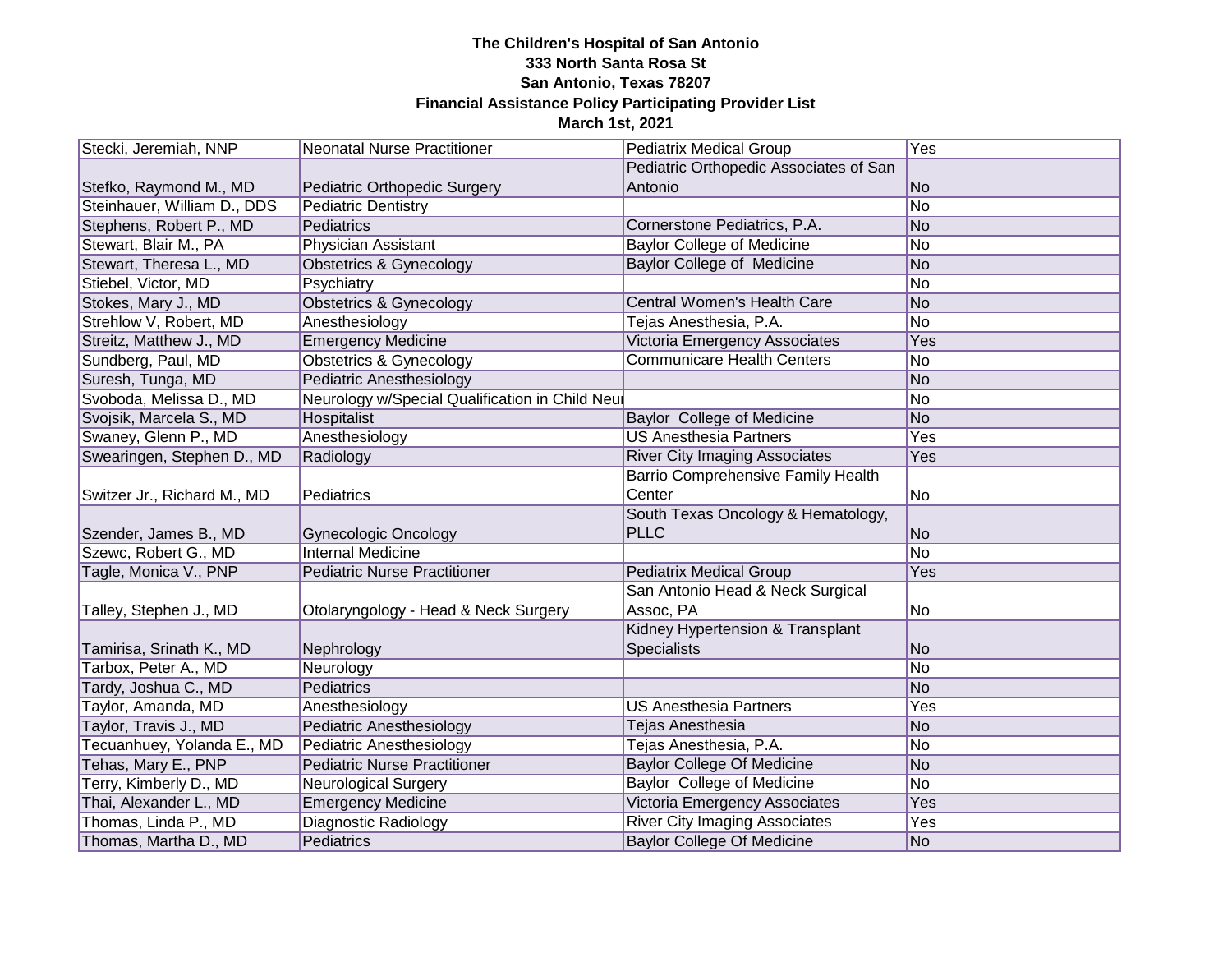|                                                        |                                         | San Antonio Pediatric Surgery        |                |
|--------------------------------------------------------|-----------------------------------------|--------------------------------------|----------------|
| Thomas, Robert P., MD                                  | <b>Pediatric Surgery</b>                | Associates                           | No             |
| Thomas, Seema, NNP                                     | <b>Neonatal Nurse Practitioner</b>      | Pediatrix                            | Yes            |
| Thompson, Mallory K., MD                               | <b>Obstetrics &amp; Gynecology</b>      | Women's Center at Westover Hills     | <b>No</b>      |
| Thomson, Brook A., MD                                  | <b>Obstetrics &amp; Gynecology</b>      | <b>Baylor College of Medicine</b>    | <b>No</b>      |
| Tiamson-Beato, Maria M., MD                            | Pediatrics                              | <b>Communicare Health Centers</b>    | <b>No</b>      |
| Todd, William J., DO                                   |                                         | <b>US Anesthesia Partners</b>        | Yes            |
| Tolbert, Carrie S., NNP                                | <b>Neonatal Nurse Practitioner</b>      | <b>Pediatrix Medical Group</b>       | Yes            |
| Tondre, Yvonne L., NNP                                 | <b>Neonatal Nurse Practitioner</b>      | <b>Pediatrix Medical Group</b>       | Yes            |
|                                                        |                                         | Children's Hospital of San Antonio / |                |
| Tong, Timothy K., MD                                   | <b>Pediatric Critical Care Medicine</b> | <b>BCM</b>                           | No             |
| Towell, Brian D., MD                                   | Anatomic & Clinical Pathology           | Pathology Associates of San Antonio  | Yes            |
| Tramontano, Lauren C., PA                              | Physician Assistant                     | <b>Baylor College Of Medicine</b>    | <b>No</b>      |
| Tran, Steve F., MD                                     | Anesthesiology                          | <b>US Anesthesia Partners</b>        | Yes            |
| Traxinger, Kimberly, MD                                | Anesthesiology                          | <b>US Anesthesia Partners</b>        | Yes            |
| Tressler III, Samuel D., MD                            | Pediatrics                              | <b>ABCD Pediatrics</b>               | <b>No</b>      |
| Trevino, Beth A., MD                                   | Pediatrics                              | <b>Pediatrix Medical Group</b>       | Yes            |
| Trevino, Lucina B., MD                                 | <b>Family Medicine</b>                  | <b>Trevino Family Clinic</b>         | No             |
| Tseng, Clevert H., MD                                  | Pediatrics                              |                                      | No             |
|                                                        |                                         | South Texas Orthopedic Specialty     |                |
| Tuder, Dmitry, MD                                      | <b>Orthopedic Surgery</b>               | Group                                | N <sub>o</sub> |
| Tullous, Micam W., MD                                  | <b>Neurological Surgery</b>             | <b>Baylor College of Medicine</b>    | <b>No</b>      |
| Tuthill, Edward W., MD                                 | Psychiatry                              | Asana Integrated Medical Group       | No             |
| Uysal, Serife, MD                                      | Pediatrics                              | <b>BCM Physicians of San Antonio</b> | <b>No</b>      |
| Vaishnani, Rajul M., DO                                | Anesthesiology                          | <b>US Anesthesia Partners</b>        | Yes            |
| Valavalkar, Subhashini S., MD                          | Pediatrics                              | <b>Alon Town Centre</b>              | No             |
| Valdez Villarreal, Cecilia A., PA- Physician Assistant |                                         | Baylor College od Medicine           | No             |
| Valdez, Ivette D., NNP                                 | <b>Neonatal Nurse Practitioner</b>      | <b>Pediatrix Medical Group</b>       | <b>Yes</b>     |
|                                                        |                                         | Valero Family Wellness Center-Health |                |
| Van Bibber, Cecilia A., MD                             | Pediatrics                              | By Design                            | <b>No</b>      |
| Van Den Boom, Adam M., MD                              | Pediatrics                              | <b>Pediatrix Medical Group</b>       | Yes            |
| Van Wisse, Francis, MD                                 | Anesthesiology                          | Tejas Anesthesia, P.A.               | No             |
| VandePutte, Nichole J., MD                             | <b>Obstetrics &amp; Gynecology</b>      | Communicare                          | No             |
| VanNess III, William C., MD                            | Physical Medicine & Rehabilitation      | The Pain & Rehan Institute, PA       | N <sub>o</sub> |
| Vaughn, David D., MD                                   | Diagnostic Radiology                    |                                      | Yes            |
| Velez, Luis E., MD                                     | Nephrology                              | South Texas Renal Care               | No             |
| Vidaurri, Daniela A., MD                               | Pediatrics                              | <b>BCM</b>                           | No             |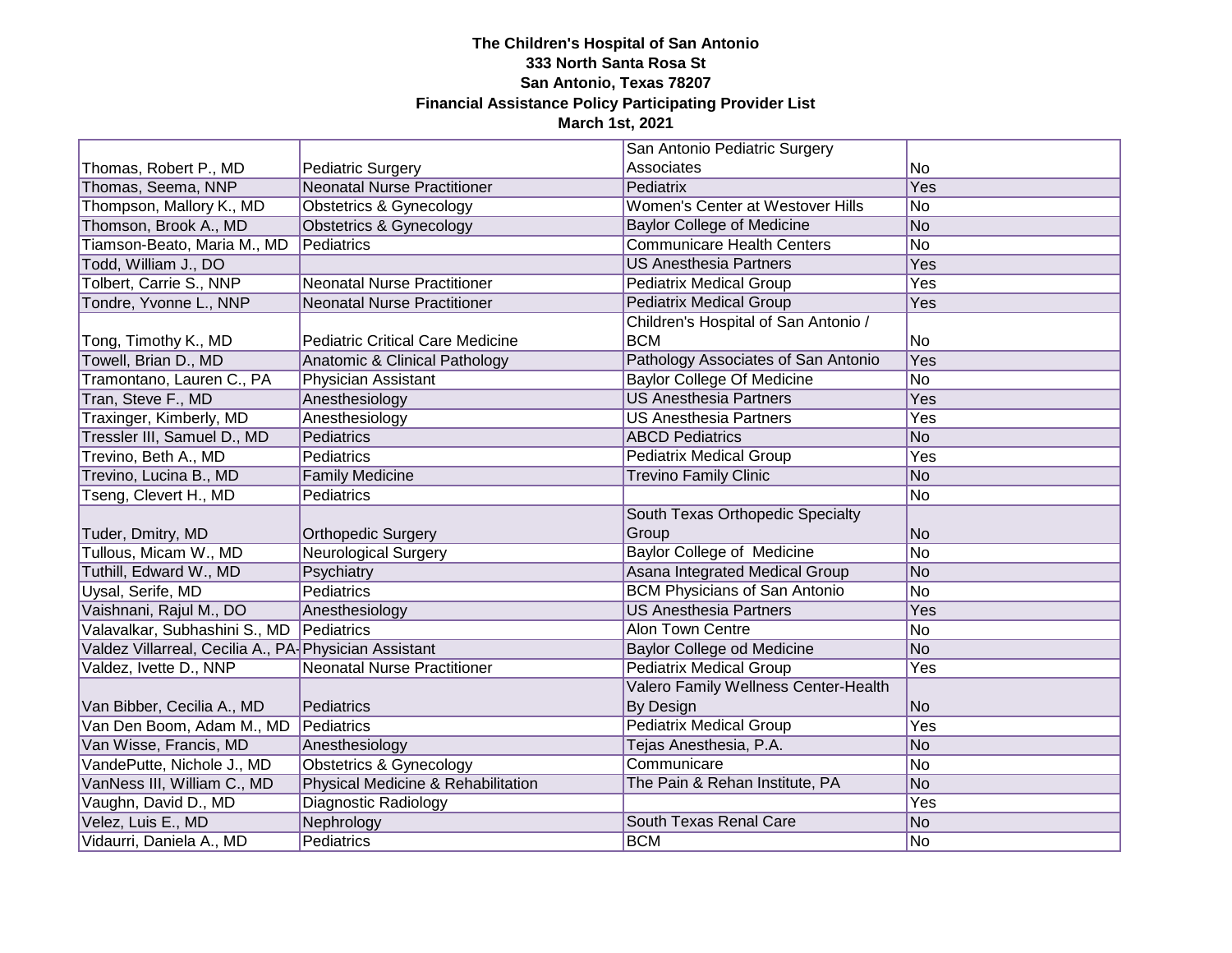| Vijayamadhavan, Vivek K., MD Neonatal-Perinatal Medicine |                                       | <b>Pediatrix Medical Group</b>            | Yes             |
|----------------------------------------------------------|---------------------------------------|-------------------------------------------|-----------------|
| Villarreal, Osvaldo, MD                                  | Pediatrics                            | CentroMed Palo Alto Clinic                | No              |
| Villazana-Kretzer, Diana L., DO Obstetrics & Gynecology  |                                       | Carl R. Darnall Army Medical Center       | No              |
| Voeller, Julie, MD                                       | Pediatric Hematology-Oncology         | <b>Baylor College of Medicine</b>         | <b>No</b>       |
| Wadekar, Mitali D., MD                                   | Psychiatry                            | <b>Health Link Now</b>                    | No              |
| Wagner, Richard K., MD                                   | Maternal-Fetal Medicine               |                                           | No              |
| Walker, Christopher J., MD                               | Diagnostic Radiology                  | <b>River City Imaging Associates</b>      | Yes             |
| Walker, Jeffrey A., MD                                   | Radiology                             | <b>River City Imaging Associates</b>      | Yes             |
|                                                          |                                       | San Antonio Pediatric Surgery             |                 |
| Wang, Peter T., MD                                       | <b>Plastic Surgery</b>                | Associates, PPLC                          | <b>No</b>       |
| Ware, Leigh A., PNP                                      | <b>Psychiatric Nurse Practitioner</b> | <b>Building Blocks Pediatrics</b>         | No              |
|                                                          |                                       | <b>Pediatric Orthopedic and Scoliosis</b> |                 |
| Warman, Jeffrey R., MD                                   | <b>Orthopedic Surgery</b>             | <b>Center of South Texas</b>              | <b>No</b>       |
| Warmouth, Grant M., MD                                   | Neurology                             | Rocky Mountain Neurodiagnostics           | <b>No</b>       |
| Warren, Kelley M., PA                                    | Physician Assistant                   | <b>BCM Physicians of SA</b>               | N <sub>o</sub>  |
| Wasson, Cassandra J., DO                                 | Anesthesiology                        |                                           | <b>No</b>       |
|                                                          |                                       | <b>CHRISTUS Santa Rosa Orthopedics</b>    |                 |
| Watson, Jay H., PA                                       | Physician Assistant                   | Clinic                                    | No              |
|                                                          |                                       | Children's Hospital of San Antonio /      |                 |
| Wayne, Richard S., MD                                    | Pediatrics                            | <b>BCM</b>                                | No              |
| Wearden, Mary E., MD                                     | Neonatal-Perinatal Medicine           | <b>Pediatrix Medical Group</b>            | Yes             |
| Webber, Patrick J., MD                                   | Anesthesiology                        | <b>US Anesthesia Partners</b>             | Yes             |
| Wee, Sasha T., MD                                        | Pediatrics                            | Baylor College of Medicine                | <b>No</b>       |
| Weidendorf, Glenda, NNP                                  | <b>Neonatal Nurse Practitioner</b>    | <b>Pediatrix Medical Group</b>            | Yes             |
| Welch, Christian M., MD                                  | Anesthesiology                        | <b>US Anesthesia Partners</b>             | Yes             |
| Welch, Cristina E., MD                                   | Pediatrics                            | Pediatrix                                 | Yes             |
|                                                          |                                       | San Antonio Pediatric Surgery             |                 |
| Welk, Dawn E., PNP                                       | <b>Pediatric Nurse Practitioner</b>   | Associates                                | <b>No</b>       |
|                                                          |                                       | San Antonio Pediatric Surgery             |                 |
| Wells, Colleen M., FNP                                   | <b>Family Nurse Practitioner</b>      | Associates                                | No              |
| Welty, Jennifer M., MD                                   | Pediatrics                            | <b>ABCD Pediatrics</b>                    | $\overline{No}$ |
| Wendorf, Patricia A., NNP                                | <b>Neonatal Nurse Practitioner</b>    | <b>Pediatrix Medical Group</b>            | Yes             |
| Whittington, Kara E., DDS                                | <b>Pediatric Dentistry</b>            | <b>Sunshine Pediatric Dentistry</b>       | <b>No</b>       |
| Wildey, Rex E., DDS                                      | <b>Pediatric Dentistry</b>            | <b>Wildey Pediatric Dentistry</b>         | No              |
| Wile, Frederic D., MD                                    | Anesthesiology                        | <b>US Anesthesia Partners</b>             | Yes             |
| Wilke, Kristin M., MD                                    | Pediatrics                            | <b>ABCD Pediatrics</b>                    | No              |
| Williams, Janet F., MD                                   | Pediatrics                            | Children's Health Center/UT KIDS          | No              |